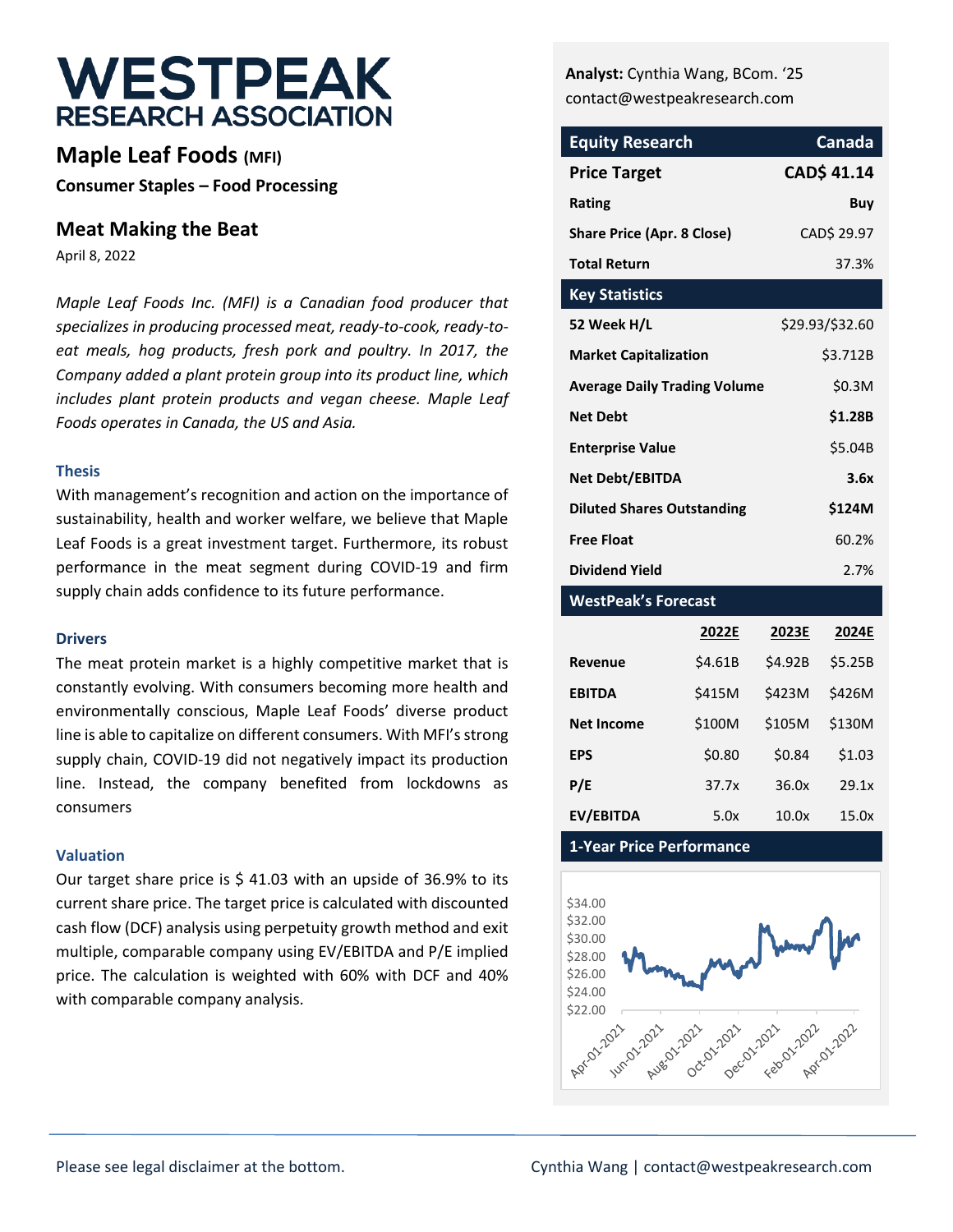

## **Business Overview/Fundamentals**

## Company Overview

Maple Leaf Foods Inc. (Maple Leaf Food) is a Canadian meat processor and food producer. The company originally operated solely in meat processing but introduced a plant protein group into its operation in 2018. Maple Leaf Food made \$4.3 billion in global revenue in 2020 and currently employs around 13,000 workers. In the past ten years, the Company has acquired more than 30 companies, which has been its primary growth and expansion strategy. In 2017, Maple Leaf Foods acquired Lightlife Foods Inc., a plant-based protein producer for \$140.0 million. In 2018 the Company purchased 2 poultry plants in Canada, which are capable of processing 32.0 million kg of chicken a year. In the same year, it also purchased Viau Food Products Inc., a leading company in making Italian premade meals at \$215 million. Overall, the company has 32 manufacturing facilities (including 5 feed mills and 3 chicken hatcheries).

Financially, MFI expanded its revenue by exporting to the USA, Europe and China, due to the weak Canadian dollars. Due to the company complying with the International Financial Reporting Standards in 2018, its past data has been altered and reorganized. The company's revenue did drop in 2018 due to the spread of the African swine fever in China and the uncertainty in international trades, however, during the COVID-19 pandemic, Maple Leaf Foods was able to increase its presence in the Asia market due to the increase in pork demand as Asia is still recovering from the African swine fever. Unlike several other consumer discretionary firms, MFI was able to operate during the pandemic as it is considered an essential business.

## Meat Protein

Meat protein accounts for 95% of Maple Leaf Foods' total revenue. The meat protein segments performed exceptionally well during the COVID-19 pandemic as people are encouraged to go out less, hence incentivizing to eat at home. With lockdowns and restaurants shutting down, the consumers' demand for MFI's processed meat went up. As MFI's products are ready-to-eat or ready-to-cook with little prep work needed, the convenience has attracted people who do not cook. Besides the conveniece, MFI is considered one of the largest meat processors in Canada. 4 million hogs are processed annually with 40% raised under leading animal care practices. The Company drives growth in the meat segment through reinvesting in its brands, reaching new geographies and distribution channels, and building new facilities. Maple Leaf Foods aims to turn itself into the "most sustainable protein company on earth" as mentioned on its website. As the world's first major food processing company to be carbon neutral, Maple Leaf Foods can leverage their environmentally conscious status and embeds it into its marketing and packaging campaign. Furthermore, with the progression to reduce the usage of antibiotics and improve animal care, sustainable meat sales account for 15% of the total meat sales in Q3 2021. Maple Leaf Foods expanded sales in the US by more than 50%, while operating smoothly during COVID-19 and amid global supply chain disruption.

In 2021, Maple Leaf Foods completed the construction of the \$182 million Bacon Centre of Excellence to meet increasingly growing demand and to raise efficeincy. The facility is built for pre-cooked bacon and to innovate new bacon products. Another facility that is expected to be completed by end of Q2 2022 is the London poultry facility. It is built to increase capacity to process higher margin poultry products and to gain operating efficiencies. The total spending is expected to be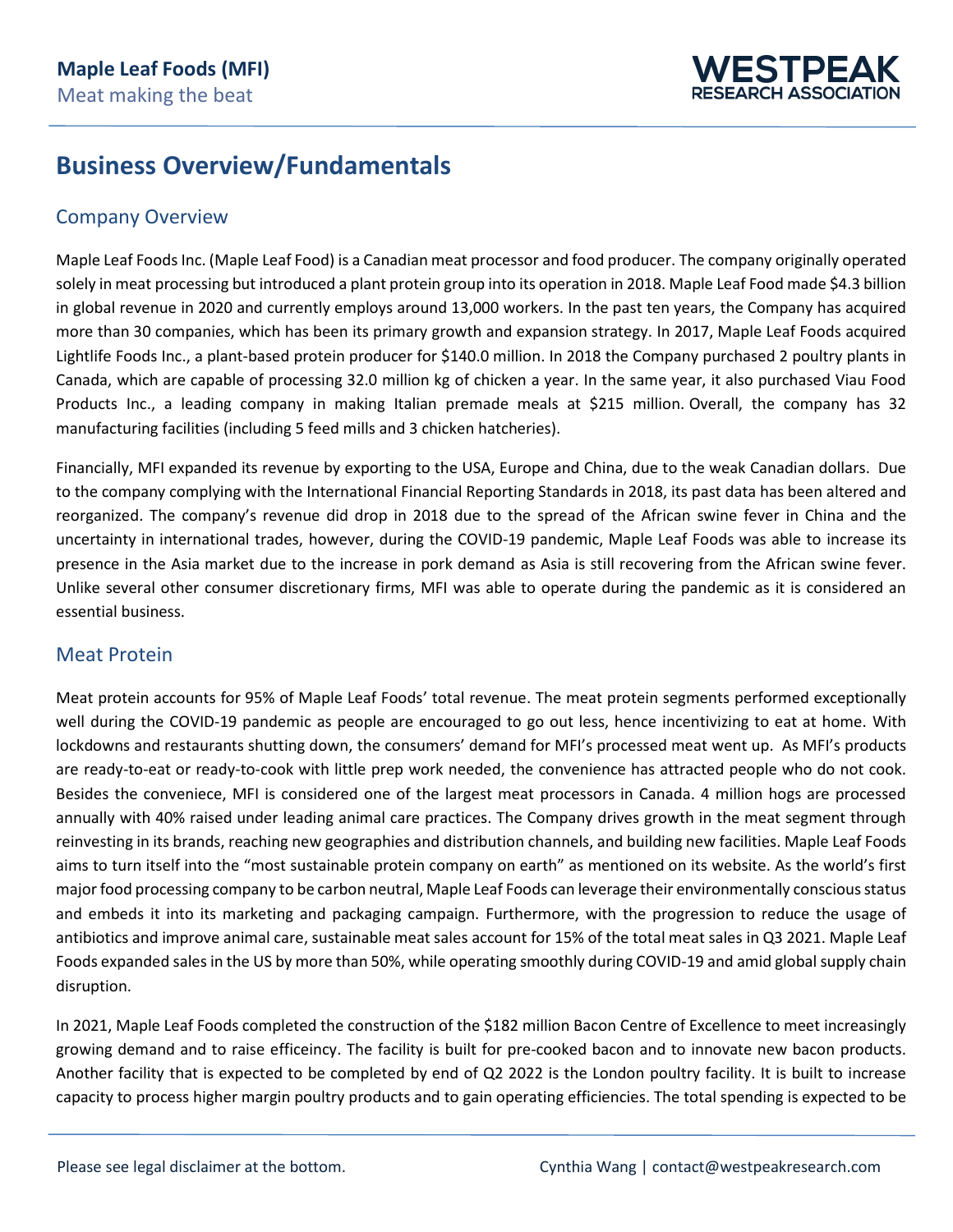

\$772 million. With the rise in popularity of poultry and the benefit of increasing in scale, the London poultry is projected to generate more revenue for the company.

### Plant Protein

In comparison to meat protein, plant protein faces stagnation and fierce competition. The plant protein segment faced disappointing performance in Q3, with similar trends seen in other popular plant protein brands, such as Beyond Meat Inc. Management is looking to re-examine the investment thesis and investigate the reasons for declining growth, currently predicting that the sales target will not be met for 2021. Although the sales and growth within this segment thus far have been disappointing, referencing Maple Leaf Foods' goal of becoming the most sustainable protein company on Earth, we believe management will not remove the plant protein segment. However, the amount of capital invested, and future innovation of this segment needs to be closely monitored, as this segment is currently losing money in the company. Maple Leaf Foods did complete its Indianapolis tempeh (fermented soy base used to make plant-based protein products) facility to produce more high-margin products more cost-effectively. The facility also has additional space for future growth opportunities. The acquisition costs amounted to USD \$100 million for acquisition, and it is expected to produce 4.5 million kg of tempeh per year. On an industry level, the growth rate for plant-based meat has been declining, even for brands like Beyond Meat and The Impossible Foods, but each at different levels of decreasing due to different level of brand popularity. The initial double-digit growth rate of the plant protein sector is largely driven by media hype, where consumers are incentivised to try it out. After the initial try, consumers may not continue to repurchase due to disappointment in taste, appearance, or even price. However, MFI is actively marketing and forming partnerships (e.g., plant-based chicken burger at KFC) to introduce its plant-based product to the market. The segment's growth is slowly down, but the overall industry is still expanding as more consumers are becoming more health and environmentally conscious.

## **Company Strategies**

### Focusing

Between 2010 to 2014, Maple Leaf Foods underwent a series of transformations to become the company it is today. The Company sold many of its brands to focus its capital on the packaged meat market. Management believes that by focusing solely on meat protein, the company will perform better instead of being involved in numerous unrelated fields. More specifically, they sold Rothsay— their biodiesel and rendering business, and Olivieri — their Italian pasta and sauce business in 2013. Rothsay was sold to Darling International, an American chemistry engineering firm and Olivieri was sold to Ebro Foods, a Spanish food processing firm. Later in 2014, the company sold Canada Bread, its flour-based product business, to Grupo Bimbo, S.A.B. de C.V. (Bimbo), a Mexican multinational food processing company focusing on flour-based products. Instead of working in various industries that are all unrelated, management believed that Maple Leaf Foods will perform better by just focusing on expanding its meat process section. Furthermore, in recognition of the fierce competition in the food industry, the company believes that the branches it sold off will be better operated by other companies. For example, its key competitor, Bimbo, is a bread company that sells to more than 33 countries and more than 190 bakery plants around the world, which Maple Leaf Foods could not compete against. While Bimbo spends all of its resources on improving and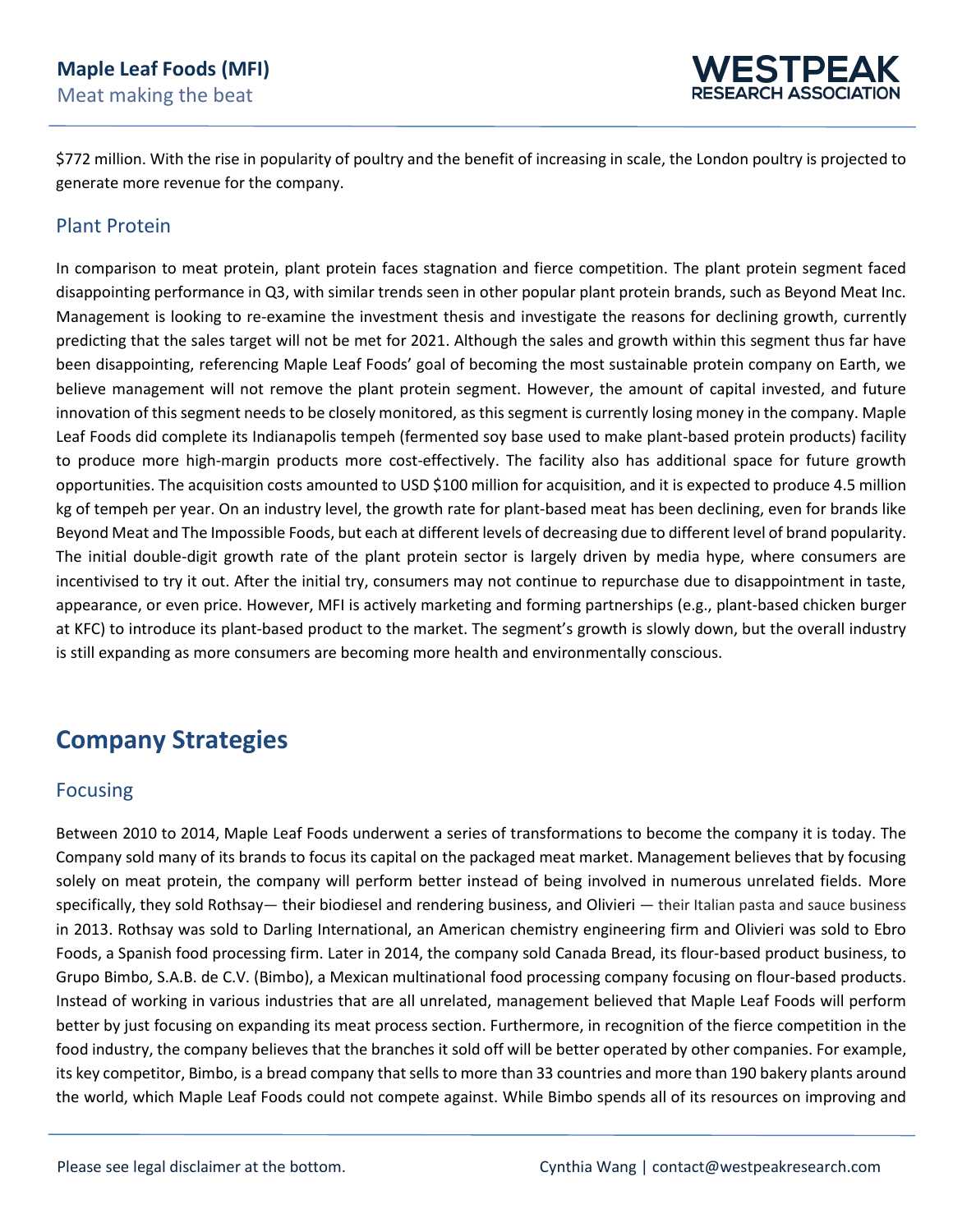

expanding its plant, Maple Leaf Foods cannot do so as it also diversified across biofuel and pasta. By focusing on meat protein, MFI has started to combine its fragmented supply chain to deliver greater production efficiency and margin improvements.

## Inorganic Growth: Strategic Acquisitions

Maple Leaf Foods has grown inorganically through acquiring more than 30 companies. In 2003, Maple Leaf Foods acquired its key competitor — Schneider Foods, helping Maple Leaf Foods become one of the largest meat packagers in Canada. In 2017, the company acquired Lightlife and Field Roast, two plant-based protein sources, to diversify their product profile. Management believes these two brands can target consumers who are environmentally continuous or are vegan, which its meat protein products cannot satisfy.

## Developing Brand Loyalty and Rebranding

Maple Leaf Foods notices the trend of consumers demanding more specialized products, such as animal friendly, healthconscious, or culture specific meat products. The company's variety of brands helps it reach different demographics, while continuing to revamp its classic brands to attract more consumers. Many MFI products can be bought in the most popular retail stores in Canada and the US, such as Costco, Walmart and IGA, signifying that their products are well known and large retailers recognize consumers' demand for MFI products. For food brands, the more exposure it gets in large retailers means the more opportunities it gets to develop consumer loyalty. It further helps MFI to reach its goal of becoming the most sustainable meat company.

#### **Maple Leaf**

Being Maple Leaf Foods' most classic brand, Maple Leaf has developed another sister brand, Maple Leaf Natural Selection (Natural Selection). Maple Leaf focuses on providing comforting food that is great for families, such as cooked bacon and ham. In comparison, Natural Selection brands itself is a health-conscious meat brand, with no artificial preservatives and easily readable ingredients.

#### **Schneiders**

Schneiders is a classic brand that focuses on producing premium meat products, such as sausage, bacon, ham and European meat. It aims to provide consumers with the best tasting meat while using traditional European recipes. To acquire more customers, Schneiders also sells snack kits and meat-based pastries.

#### **Greenfield Natural Meat Co.**

Greenfield Natural Meat Co. (Greenfield) emphasizes making environmental and animal-friendly products. The brand promises to raise animals more humanely and ensures the use of sustainable practices to create a better environment. Some of the promises made by the brand include never using antibiotics in its products, humanely raising animals, and using an open-pen system for the pigs during the gestation period. Greenfield has a partnership with Earth Rangers, a children's environmental conservation organization, that educate environmental knowledge to children.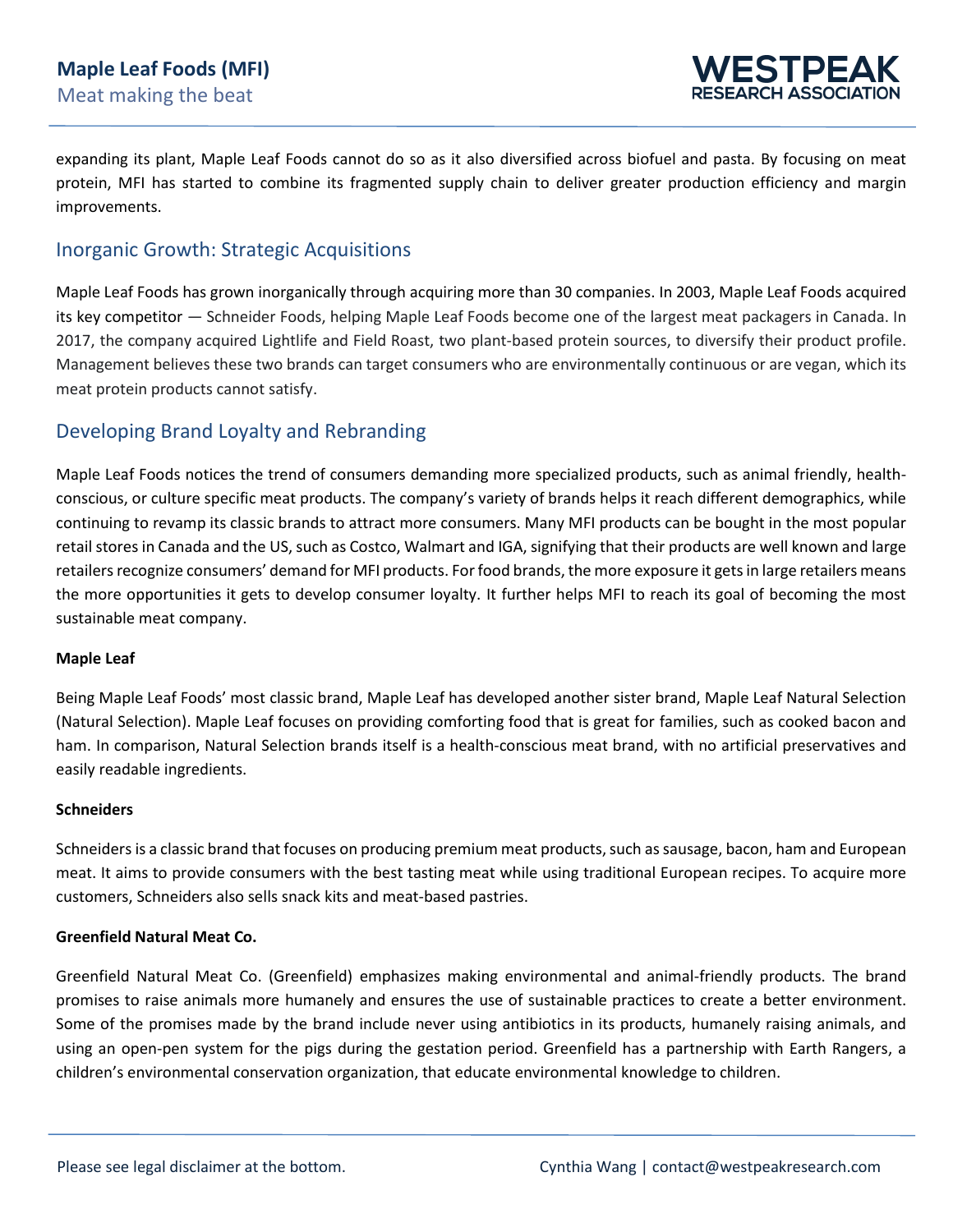

#### **Mina**

Mina is a brand that focuses on producing ready-to-eat Halal food, and all the products are certified by the Halah Monitoring Authority (HMA). Mina helps Maple Leaf Foods tap into a specialized market that cannot be fulfilled by its other Western culture-oriented brands. Some products under Mina include falafel, chicken shawarma meal kits, and fully cooked chicken bologna.

#### **Lightlife**

Lightlife focuses on producing plant protein products that try to mimic the taste of real meat. Its products include plantbased burger patties, hotdogs, and chicken tenders. The company announced a partnership with KFC Canada in 2021 to release its Lightlife Chicken 2.0 in 575 stores, and another partnership with Pizza in 2021 to sell Chick'n Sandwiches and Chick'n Bites in 400 stores. To compete against competitors, Lightlight had a Canada-wide ad campaign for the brand renovation.

#### **Field Roast**

In comparison to Lightlife, Field Roast focuses on producing vegan cheese and plant-based sausages. Its product is more similar to Schneiders, except vegan. Field Roast partnered with Little Caesars to release Filed Roast Pepperoni with 522 stores Canada-wide. Maple Leaf Foods uses the strategy of having two different plant-based brands to capture a wider consumer base.

Although the various brands under MFI target different customers, the brands help position MFI as a diverse and consumerfriendly brand. During an interview in 2021, McCain addressed how the future of the meat industry will continue to exist as "The human body has been consuming meat protein for over 150,000 years, so it will for the next 150,000 years as well. That doesn't mean the meat industry does not need to change." And the "changes in the meat industry can be reflected through the brands. With the fierce competition in the plant protein market, MFI must emphasize developing its brand to maintain its presence in the protein market. Furthermore, because the brands are branded independently, MFI can ensure its brand remains focused on its target market.

## **Industry Analysis for Meat in Canada**

The four largest meat processors in Canada account for less than 35% of the industry revenue, but acquisitions of smaller firms by larger companies are expected to increase. Another trend to notice is how companies are vertically integrating to be more efficient and reduce production costs.

## Competitive Landscape

The meat processing industry is becoming increasingly competitive. Selling price is the key factor that determines sales volume, hence minimizing input cost and maximizing processing efficiency is crucial. One important aspect to consider is the trend of increasing awareness of the health and environmental impact of red meat, which raises the expectation within the industry regarding ethical and nutritional qualities. With such trends, companies are specializing their products based on what the livestock had consumed and their living conditions.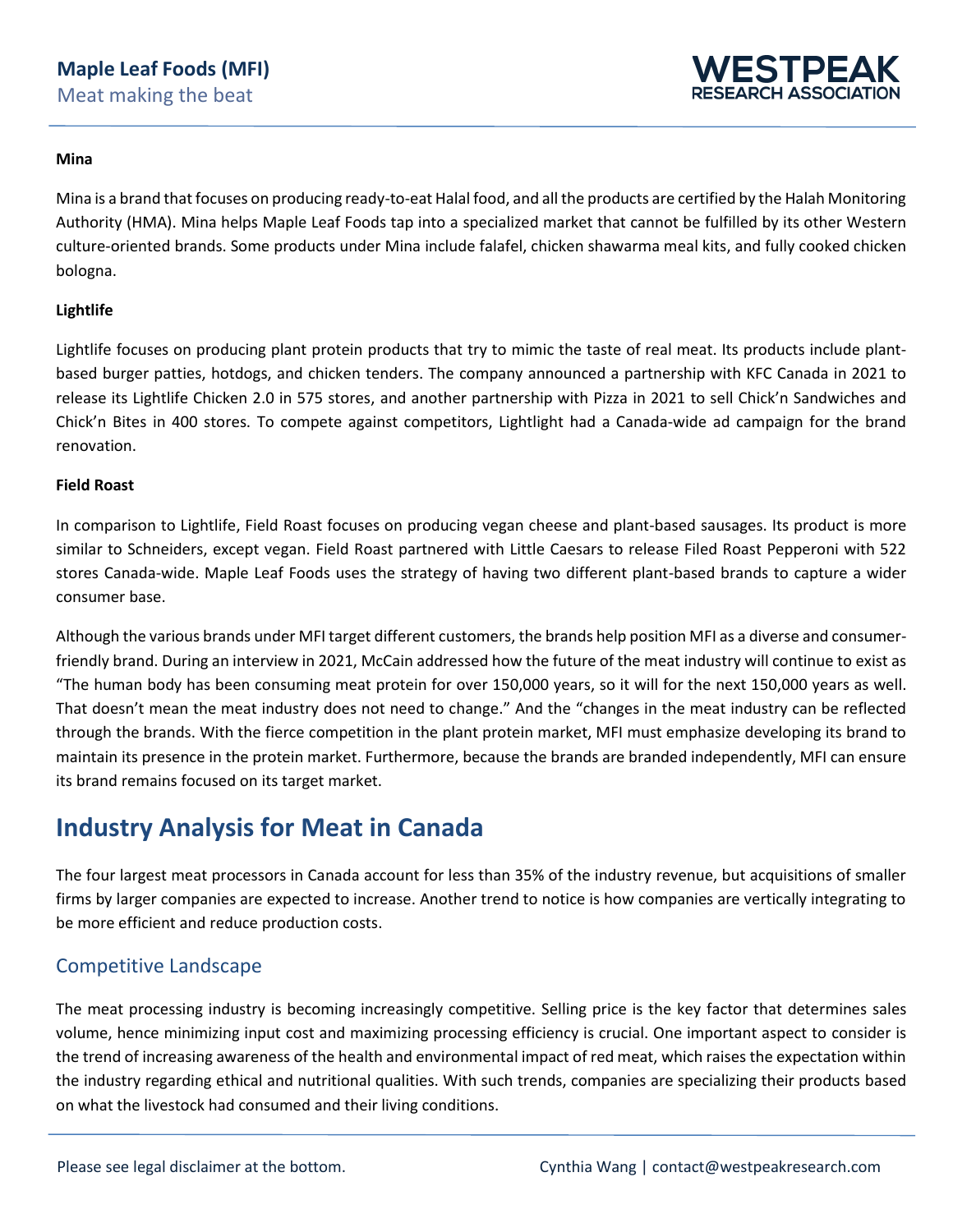

In the meat-producing industry, the bigger the production factories, the better the company can minimize the production costs. The result is seeing large companies acquiring smaller factories in to increase their market shares and attempt to achieve economies of scale.

Some external factors to consider are trade barriers between nations and food safety standards. Any change in the trade policies will have a significant impact on the industry revenue as a large portion of the industry revenue comes from exports. Besides trade, competition from substitute products like eggs, seafood and vegan protein sources will reduce the market for meat.

### Barriers to Entry

In Canada, the Canadian Food Inspection Agency enforces strict regulations to protect consumers, and the violation of these rules can lead to the shutdown of the facilities. Due to increasing health and safety measures, experienced companies understand the regulation standards and can adapt faster than smaller plants. Another factor to consider is the contracts between meat providers, processors, and retailers. They also act as a barrier to new companies as the newcomers will struggle to secure a contract when others already have long-term relationships working together. Lastly, trade barriers between nations act as a barrier to entry asto make profits, economies of scale are essential as the meat processing industry competes on price. New entrants often struggle to secure funding from investors.

## **Industry Analysis for Plant Protein**

Plant protein, also known as "meat alternatives" and "plant-based meat" are increasing in popularity within the global market because of the increase in health and environmental concerns. Some of the key reasons for the exponential growth in the plant protein market include an increase in demand for healthy and environmentally- friendly meat alternatives, improvement in plant-based meat production, and an overall increase in meat consumption.

## Competitive Landscape

According to IBIS World, the market concentration is low, and the top four players account for 18.5% of the revenue in the US. The Plant protein market is currently the most active in the US due to the rise in popularity of companies such as Beyond Meat Inc. and Impossible Foods. Hence, the competitive landscape analysis focuses on the US market, as the Canadian market is still in the earlier stages of development. The increase in demand for plant-based protein has attracted investors, which leads to more competition and product research and development. The plant protein market is competitive and is becoming increasingly competitive. Similar to the meat processor, the food processor is actively trying to increase its market share and minimize costs. Due to the increase in health and environmental awareness, plant protein can compete with animal-based protein sources. The consumer base for plant protein is increasing as people who were previously not vegetarian will consume more plant protein for its health benefits. Due to the novelty of plant protein in the general consumer market, the industry is sensitive to media messages and consumer attitudes towards health and plant-proteinbased food.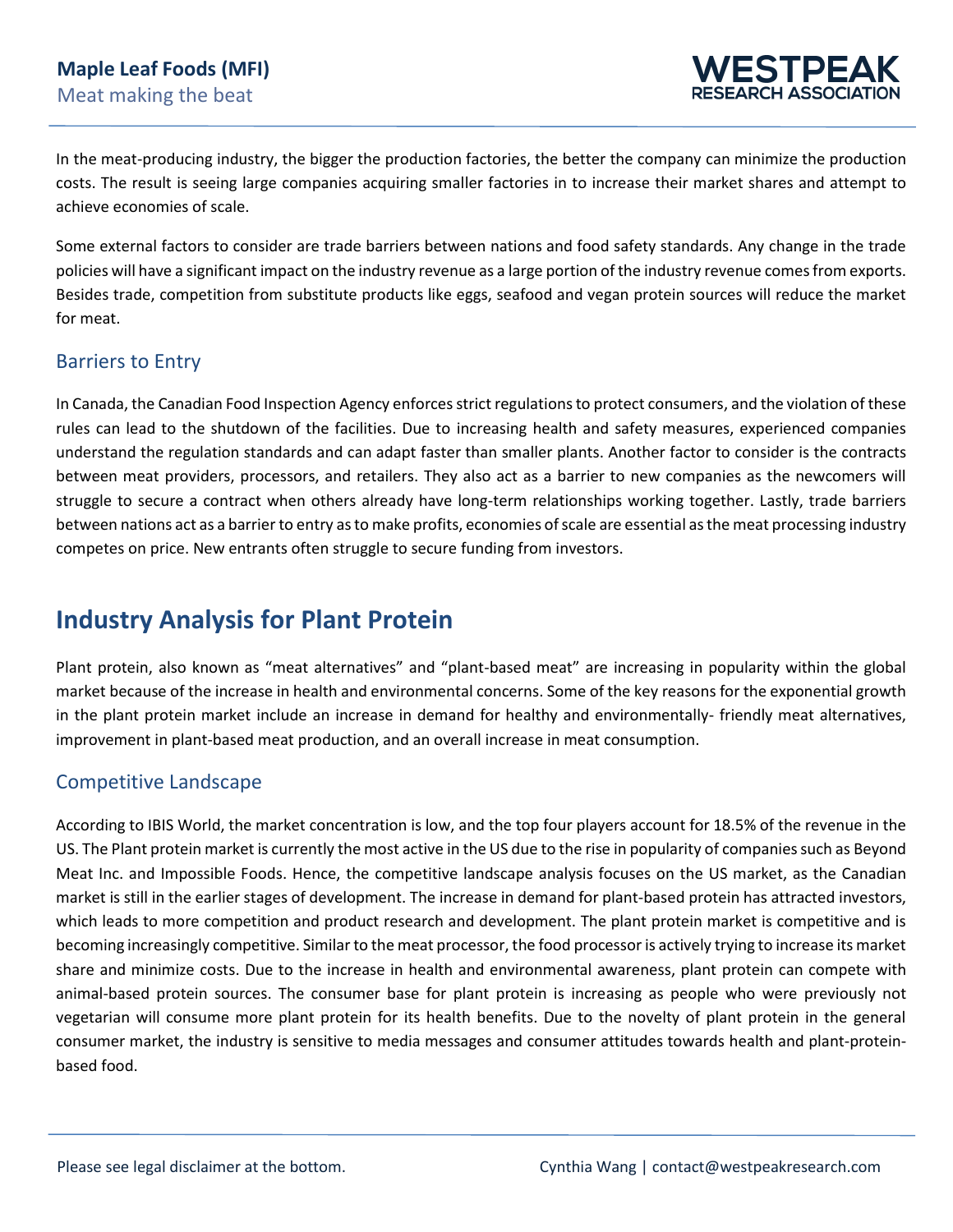

## Barriers to Entry

In the plant protein industry, the source and type of plant used are regulated by government agencies, which in the US is the Food and Drugs Administration (FDA) and in Canada, Health Canada. Similar to animal protein, food safety is crucial in the industry, and failure to comply with government regulations may be subject to the shutdown of the facility. Some barriers to entry are the availability of raw materials for production and high R&D expenditures. Due to the immense competition within the industry, large companies can secure raw materials at a better rate and develop new products more cost-efficiently in comparison to small firms. Another factor to consider is the strategic partnerships between raw material providers, the plant protein producer and retail. if one producer can secure a long-term partnership, newcomers will face more challenges to enter the market.

## **Competitors (Meat Protein)**

#### **Olymel LP**

Based in Quebec, Olymel LP is a major meat processor that accounts for 12% of the market share and is owned by Sollio Cooperative Group (SCG). The company currently employs around 16,000 people. Products offered by Olymel include bacon, ham, and frozen meat meals. According to the company's 2020 annual report, Olymel made \$8.2 billion in global revenue in the fiscal year 2020. The company now focuses heavily on global development and has acquired numerous companies, such as Big Sky Farms Inc in 2013 to increase its market share. In 2016 Olymel acquired La Fernandiere, a Quebec-based sausage producer, which significantly increased its market share in the sausage category.

#### **JBS Food Canada Inc.**

JBS Food Canada Inc. is owned by JBS SA, the world's biggest meat processor that processes around 200,000 cattle and 500,000 hogs weekly. It is considered one of Canada's largest beef processors, which hires more than 2600 workers. JBS SA has a global revenue of \$70.4 billion in 2020. JBS Canada processes all levels of beef, from Prime to ungraded meat and ground beef. In 2013, JBS Canada acquired some operations of a Canadian meat-packaging company, XL Foods Inc. JBS SA was able to increase its presence in the US through its acquisition of Cargill Incorporated's pork segment.

Financially, the company's growth heavily relies on its acquisition strategy. They experienced a decline in revenue in 2018 due to the outbreak of African swine fever in Asia. However, the COVID-19 pandemic has increased the demand for pork in retailers in China as people are also under lockdown and not encouraged to eat out. The company can stay competitive because it is vertically integrated.

## **Competitors (Plant Protein)**

#### **Kellogg Company**

The Kellogg Company (Kellogg) is a diverse US food-producing company that mainly produces ready-to-eat meals and snacks. Its products are available in more than 180 countries and are made in 21 countries. However, the company does also produce plant protein products through one of its subsidiary brands, Morningstar Farms. Kellogg started to sell soy-based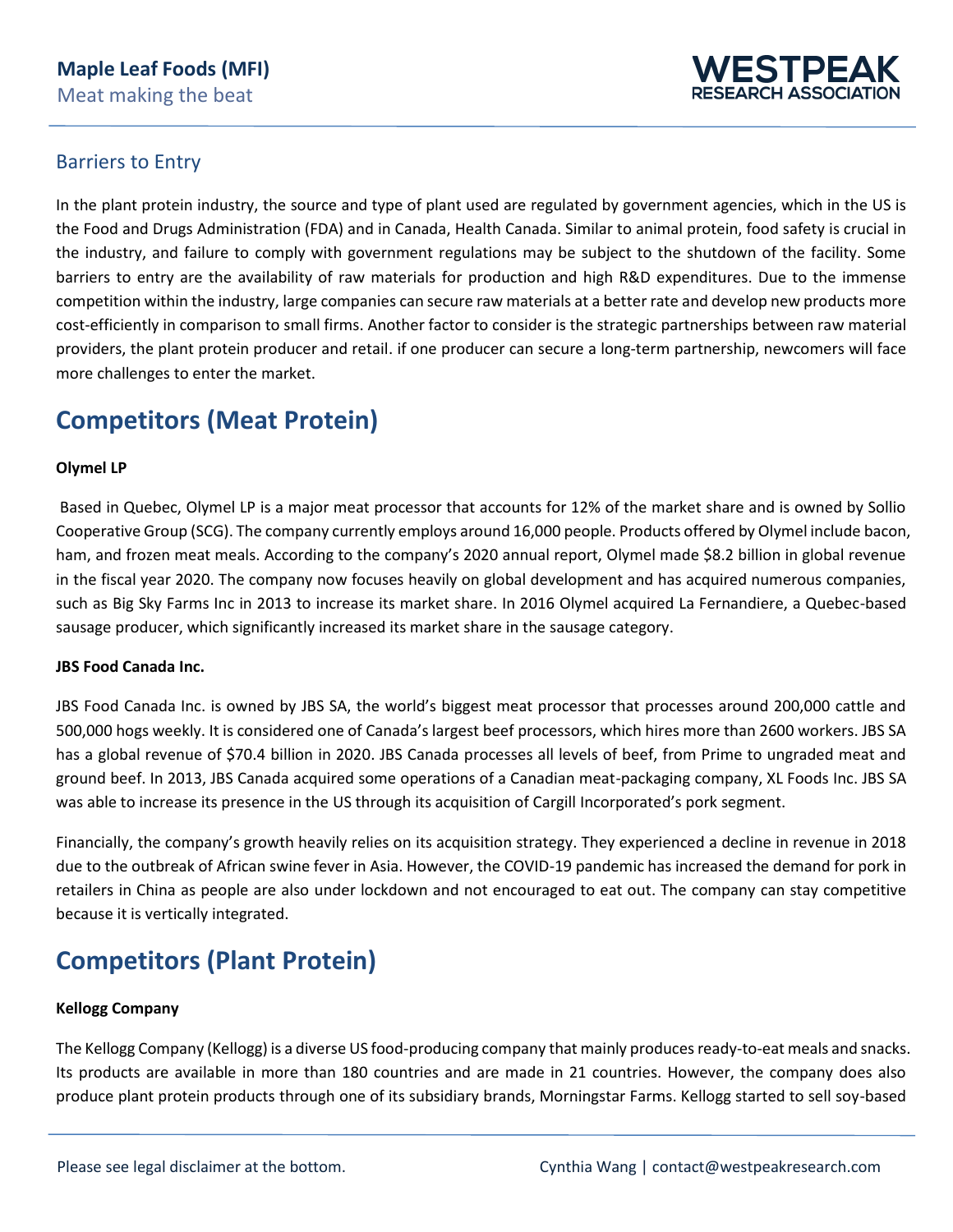

plant protein in the United States in 1975. Kellogg has greatly benefitted from the growing interest in plant-based food and the COVID-19 pandemic as people need to cook at home instead of going out to eat.

#### **Beyond Meat Inc.**

Beyond Meat Inc. (Beyond Meat) is a US company that specializes in making plant-based meat, and the company emphasis on recreating a meat-like texture in its products. Its products are available in more than 65 countries and can be found in grocery stores, restaurants, and schools. The company spends heavily on research and development to innovate its line of products.

## **Catalysts**

### A surge in COVID-19 cases and surfacing of new variants

As Maple Leaf Foods primarily produces ready-to-cook and ready-to-serve meat, a surge in COVID-19 cases is beneficial as people are incentivised to cook at home or might not even be allowed to go to restaurants. In March 2020, the revenue for the meat protein segment was CAD \$981.4 million. However, revenue increased to CAD \$1.040 billion in June 2020, due to the lockdowns imposed by the Canadian government in March. Sales in the meat protein group have been over \$1000 million since June 2020. Apart from the Canadian market, the impact of COVID-19 allows Maple Leaf Foods to increase its presence in the Asia market due to the increase in pork demand. Specifically, this catalyst applies to demand in China. China prioritizes its domestic supply and will only welcome foreign supply when the supply cannot balance its demand. The more people eat at home and go out less, the more products Maple Leaf Foods can sell.

## Animal Disease Outbreaks outside of Canada and the United States

Animal disease outbreaks can be both harmful and beneficial to Maple Leaf Foods. For the harmful aspect, MFI needs to spend extra resources on securing its supply and plants to prevent any contamination. With an outbreak outside of Canada and the US, the government may require stricter regulation and prevention. However, the outbreak also comes with the opportunity to open up a new market. Meat products face heavy regulation as countries need to protect their domestic producer and prevent disease outbreaks. ASF is listed by the World Health Organization and is a highly contagious viral disease that affects pigs with a mortality rate up to 100%. Any detection of ASF generates great economic loss as the disease is hard to control, and often the solution is to kill all the pigs to prevent spreading. Such massive killing creates a shortage in supplies that often cannot be covered by the country that faces the outbreak, thus leading to the need for imports. If there is another ASF outbreak outside of Canada and the US, Maple Leaf Foods will be able to export more of its product towards the region, if not discover new markets. With increase in sales, MFI'S revenue increases, which drives its P/E ratio upwards. As a result, its stock price will increase.

## **Shareholder Base, Liquidity, Market Depth**

### Shareholder Base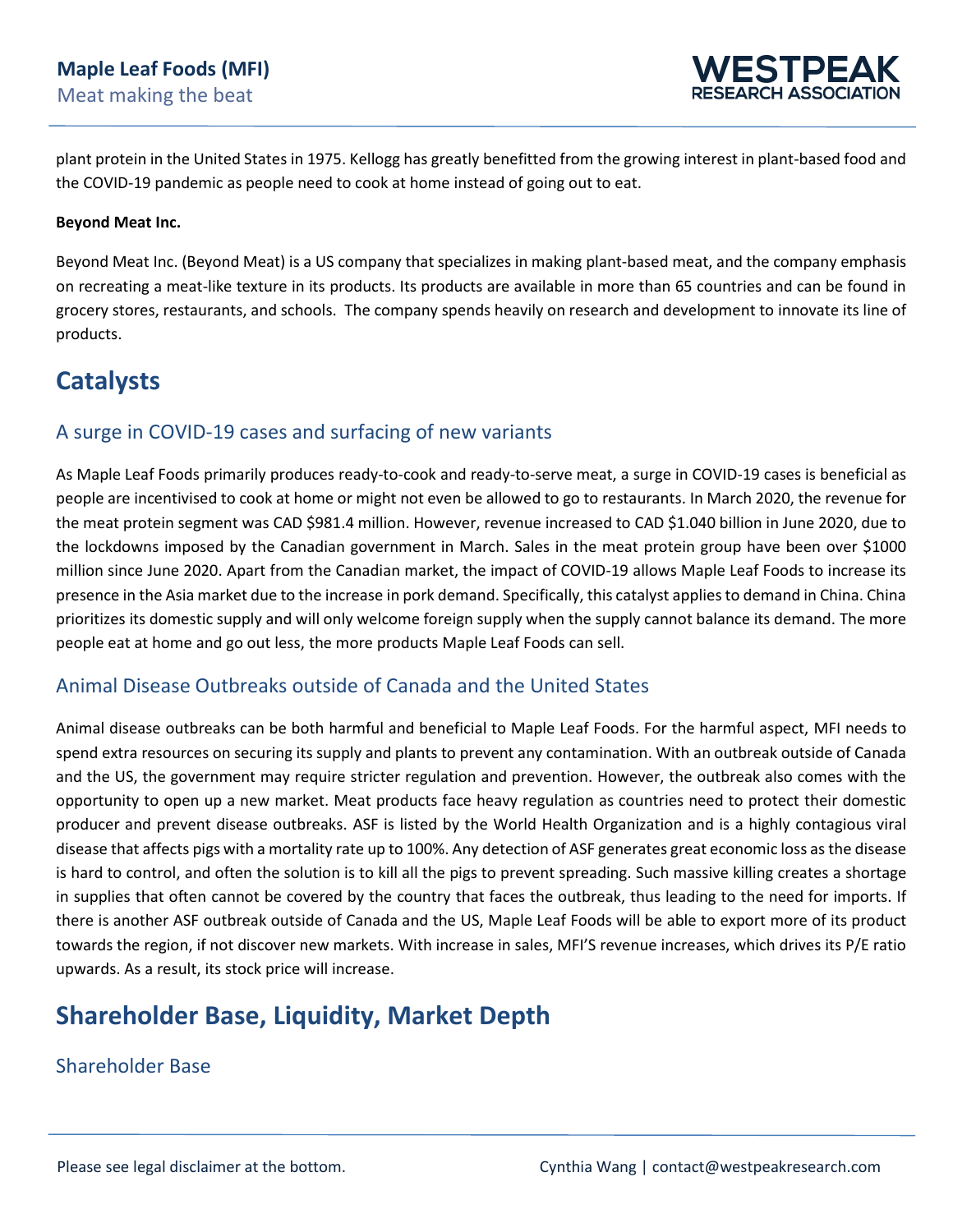Maple Leaf Foods currently has a free float of 74,660,000 and 124,010,000 shares outstanding. Notability, 39.17% of the shareholders are insiders, with Michael McCain, the President, and CEO of Maple Leaf Foods, owning 39.07% of the shares. Such a significant ownership level may be beneficial to the company as the CEO has a strong incentive to improve the company's financials and performance. Overall, the top 10 shareholders own 57.10% of all shares and the list can be seen below:

| <b>Shareholder</b>                | <b>Shares Owned</b> | % of Shares Out. | Insider? |  |
|-----------------------------------|---------------------|------------------|----------|--|
| (Name)                            | (Equities)          | $(\%)$           | (Yes/No) |  |
| McCain, Michael (President and    |                     |                  |          |  |
| CEO)                              | 48,719,503          | 39.07%           | Yes      |  |
| Royal Bank of Canada              | 10,381,279          | 8.33%            | No.      |  |
| Vangaurd Group Inc.               | 2,366,151           | 1.90%            | No       |  |
| Power Corp of Canada              | 1,762,657           | 1.41%            | No.      |  |
| Dimensional Fund Advisors LP      | 1,675,231           | 1.34%            | No       |  |
| 1832 Asset Management LP          | 1,580,699           | 1.27%            | No       |  |
| <b>BlackRock Inc.</b>             | 1,338,050           | 1.07%            | No       |  |
| MD Financial Management Inc       | 1,241,049           | 1.00%            | No       |  |
| <b>GAMCO Investors Inc.</b>       | 1,166,000           | 0.94%            | No       |  |
| Clarington Capital Management Inc | 966,030             | 0.77%            | No       |  |
| <b>Top 10 Shareholders</b>        | 71,196,649          | 57.10%           |          |  |

## Liquidity

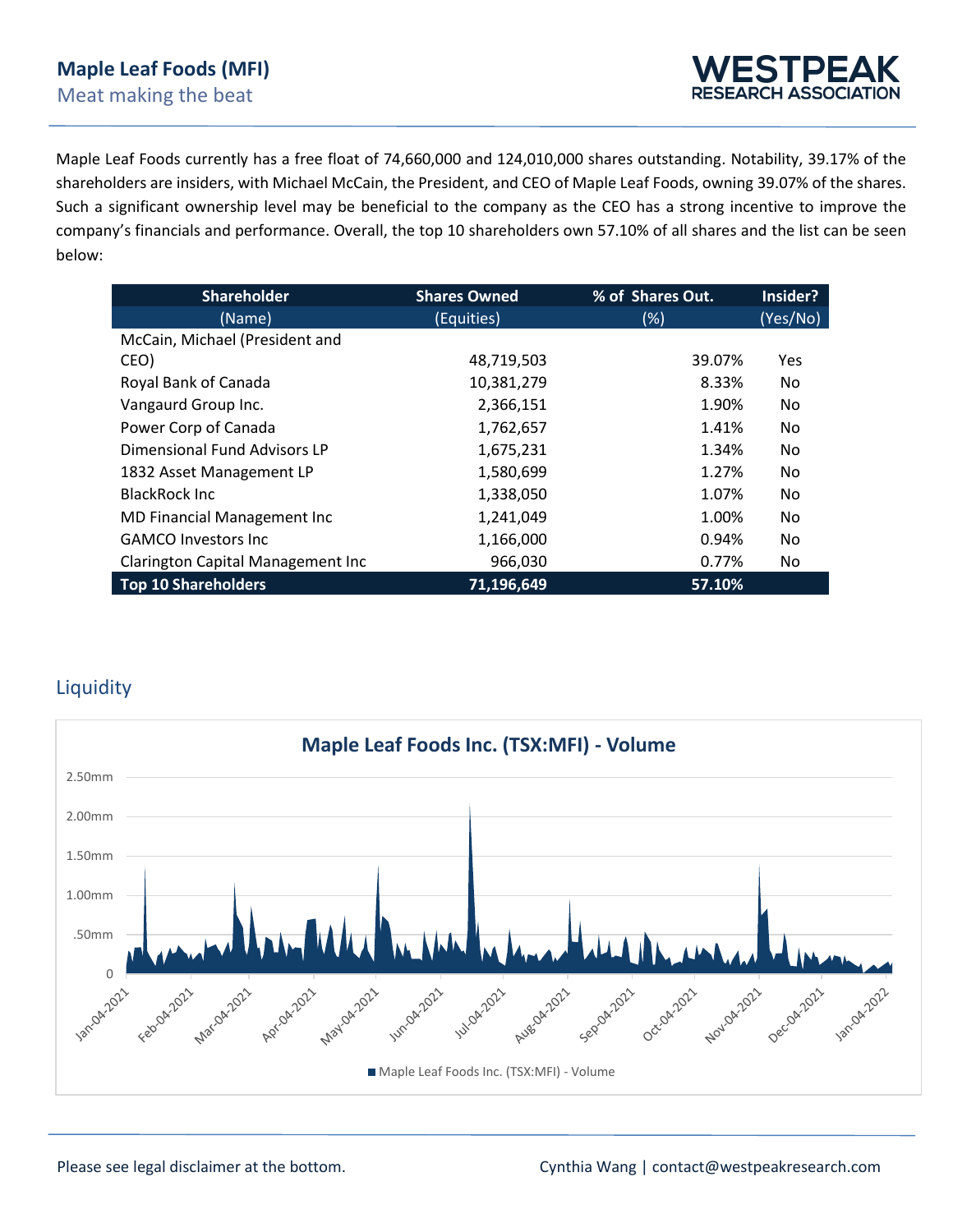

## **Valuation**

## Discount Cash Flow Assumptions

#### **Revenue**

MFI's average revenue growth for the past 5 years is 5%, we project the growth will continue to increase to 7% and slow down onwards. Specifically, the average revenue growth rate for meat protein is 9% for the last three years, whereas the revenue growth rate for plant protein dropped from 27% to –12% over the past three years. Since plant protein only accounts for 5% of the revenue for MFI, the sturdy growth rate of meat protein covers the decline in plant protein. Management believes that the increase in demand for MFI products is due to an increase in consumers eating at home and going to restaurants less.

#### **Cost of Goods Sold**

The weighted average for the past four quarters is taken to predict that the cost of goods sold is at 85%

#### **Selling, General, and Administrative Expenses (SG&A)**

The SG&A expense for the past four quarters has been stable compared to the past five years, which is predicted to be a constant at 6.5%

#### **Effective Tax Rate**

For prediction, the assumption is made upon that the company's effective tax rate is 31.3%, according to Bloomberg.

#### **Weighted Average Cost of Capital (WACC)**

The weighted average cost of capital is assessed to be at 4.6%. The 4.6% WACC is calculated with a risk-free rate of 2.51% on the Government of Canada 5 year benchmark bond yield in April 2022, and a Beta of 0.37 according to Bloomberg. An expected market return of 14.15% is used according to the S&P/TSX Composite Index, and a calculated the pre-tax cost of debt is calculated with after-tax cost of debt of 1.34% from Bloomberg.

#### **Perpetuity Growth Rate**

In the model, a 2.5% perpetuity growth rate is used for future projections, which is a reasonable number considering MFI's position in the industry and the market outlook.

#### **Terminal EV/EBITDA Multiple**

A 9.6x Terminal EV/EBITDA Multiple is used by taking the median of four comparable companies.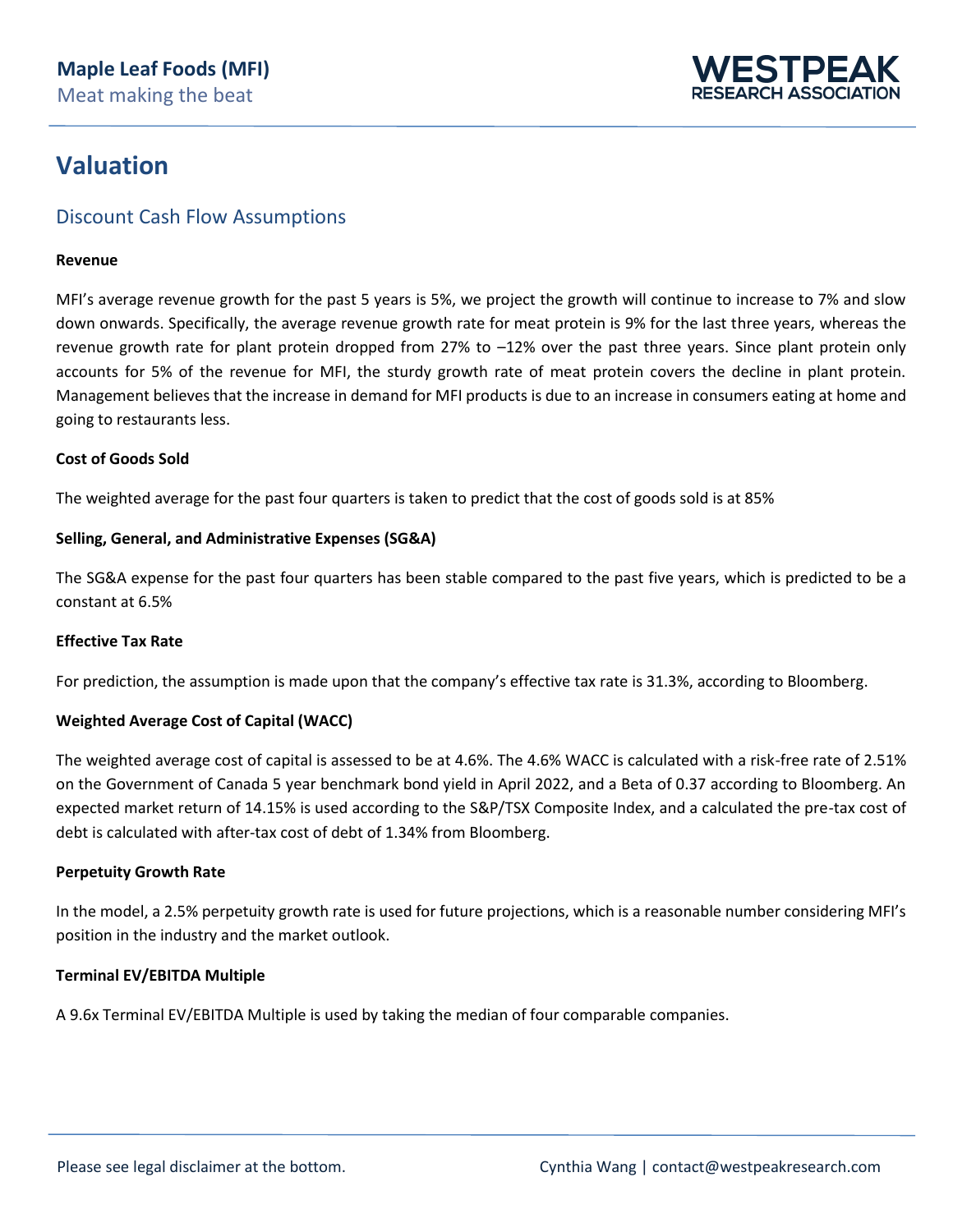### Comparable Company Analysis

The companies used in the comparable business model share similar products, market and market capitalization with Maple Leaf Foods. Three of them are meat processing company, and one of them is a dairy company. All of them have headquarters in Canada or the United States.

#### **Pilgrim's Pride Corporation (NASDAQ: PPC)**

Pilgrim's Pride Corporation (Pilgrim's Pride) is an American meat processing company that focuses on poultry but also sells pork. The company's key market is in North America and Eastern Europe. Pilgrim's pride is vertically integrated, so the company is responsible for the breeding, processing, packaging of its chicken. Pilgrim's Pride sells fresh, frozen, processed chicken and pork under the various brands it owns. Pilgrim's Pride sells its meat to retailers and distributors.

#### **Sanderson Farms Inc. (NASDAQ: SAFM)**

Sanderson Farms Inc. (Sanderson Farms) is an American meat processing company that produce, process and distributes its chicken products. The company sells fresh, frozen, ready-to-eat and ready-to-cook chicken. The company both breeds its own chicken and purchase chicken from other breeders. Sanderson sells its chicken to distributors, retailers, and fast food restaurant.

#### **Premium Brands Holding (TSX: PBH)**

Premium Brands Holding (Premium Brand) is a Canadian food processing company that process meat, ready-to-eat sandwich and frozen food. Premium Brands sells various processed food, ranging from deli meat, sandwich, wraps and entrees. The company sells its goods to retailers and restaurants in the United States and Canada.

#### **Saputo Inc. (TSX: SAP)**

Saputo Inc. (Saputo) is a Canadian dairy company with its headquarter in Montreal, Quebec. The company's key markets are in North America and Europe. Saputo produces a diverse collection of dairy products, ranging from cheese, fresh milk, cream and processed dairy ingredients (e.g., yogurt). It also sells speciality dairy products (e.g., lactose free milk) and vegan cheese alternatives. Saputo's primary way of growth is through mergers and acquisitions. Saputo sells its goods to retailers and distributors.

## **Environment, Social and Governance**



Sanderson







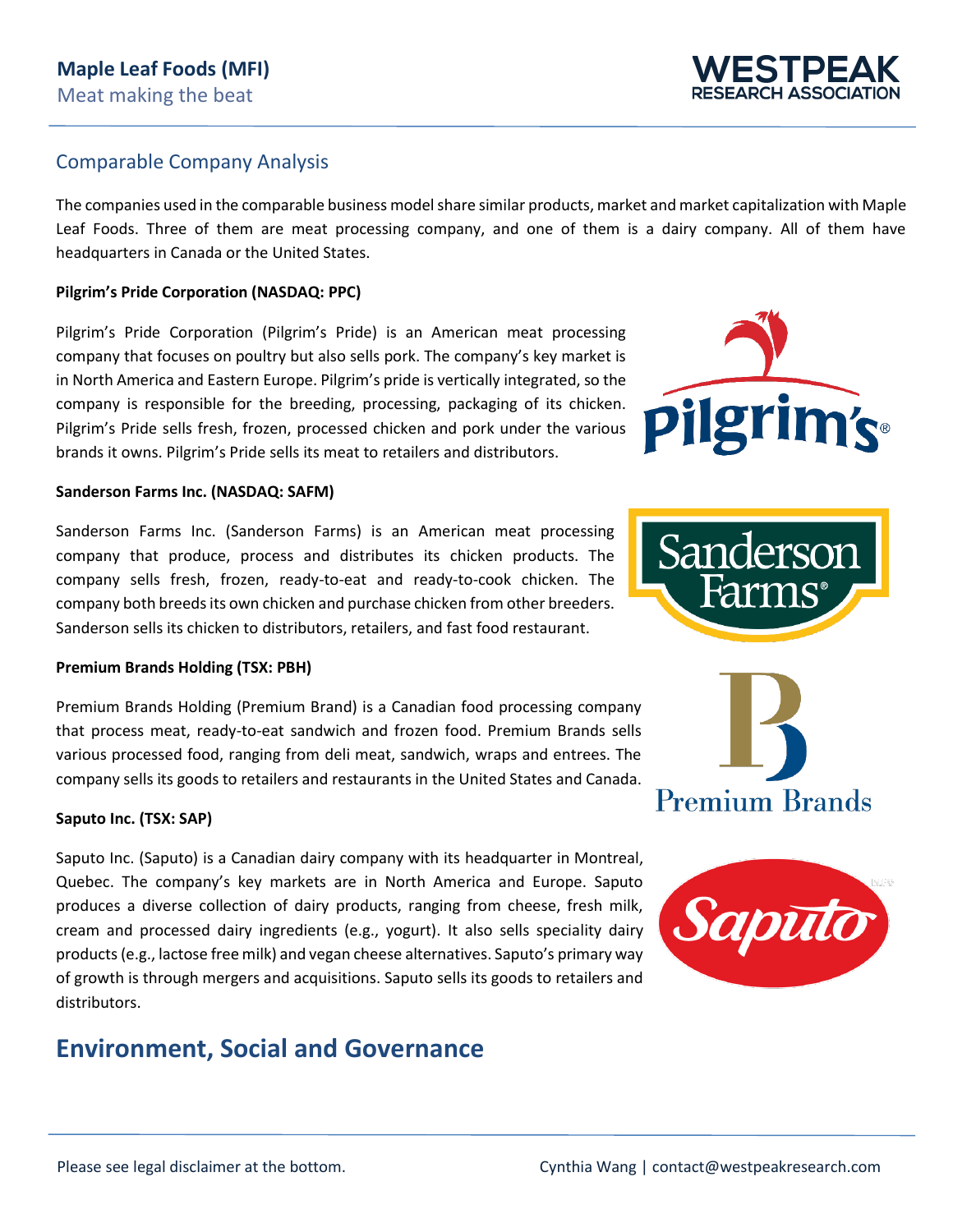



## Environmental

Maple Leaf Foods has an ambitious goal to become the "most sustainable protein company on Earth". The company became the first carbon neutral food company in 2020 and aims to reduce 50% of the emissions by 2025. Maple Leaf Foods uses a combination of improving its infrastructure (e.g., replacing old heating controls, improving wastewater treatment and repairing piping system) and purchasing carbon offsets. The company promisesthat the price consumer pays will not change because of the carbon neutral goals. For Maple Leaf Foods, balancing sustainability with its meat products is a challenging act as meat contributes around 60% of all greenhouse gases produced, according to Atul Jain, a climate scientist from University of Illinois.

Some of the environmental project investments:

1. St. Leon Wind Energy

Location: Manitoba, Canada

The project is a 120.5MW wind farm, which is one of the largest wind farms in Manitoba.

2. University Energy Efficiency and Renewable Energy Projects

Location: Indiana, Wisconsin, Oregon and Illinois USA. The project consists of the Ball State University of Indianan, University of Wisconsin- Milwaukee, Southern Oregon University and the University of Illinois, which the project encourages the communities in thees school to improve energy efficiency. Universities are able to use the revenue generated from carbon credit sales to achieve carbon neutrality.

#### 3. Merom Farms

Location: BC, Canada

The project converts the boiler to using biomass to heat up the greenhouse in BC. Specifically, the farm invested has 36 acres of greenhouses. With this project, Merom Farms no longer uses fossil fuels to heat up its greenhouse.

## Societal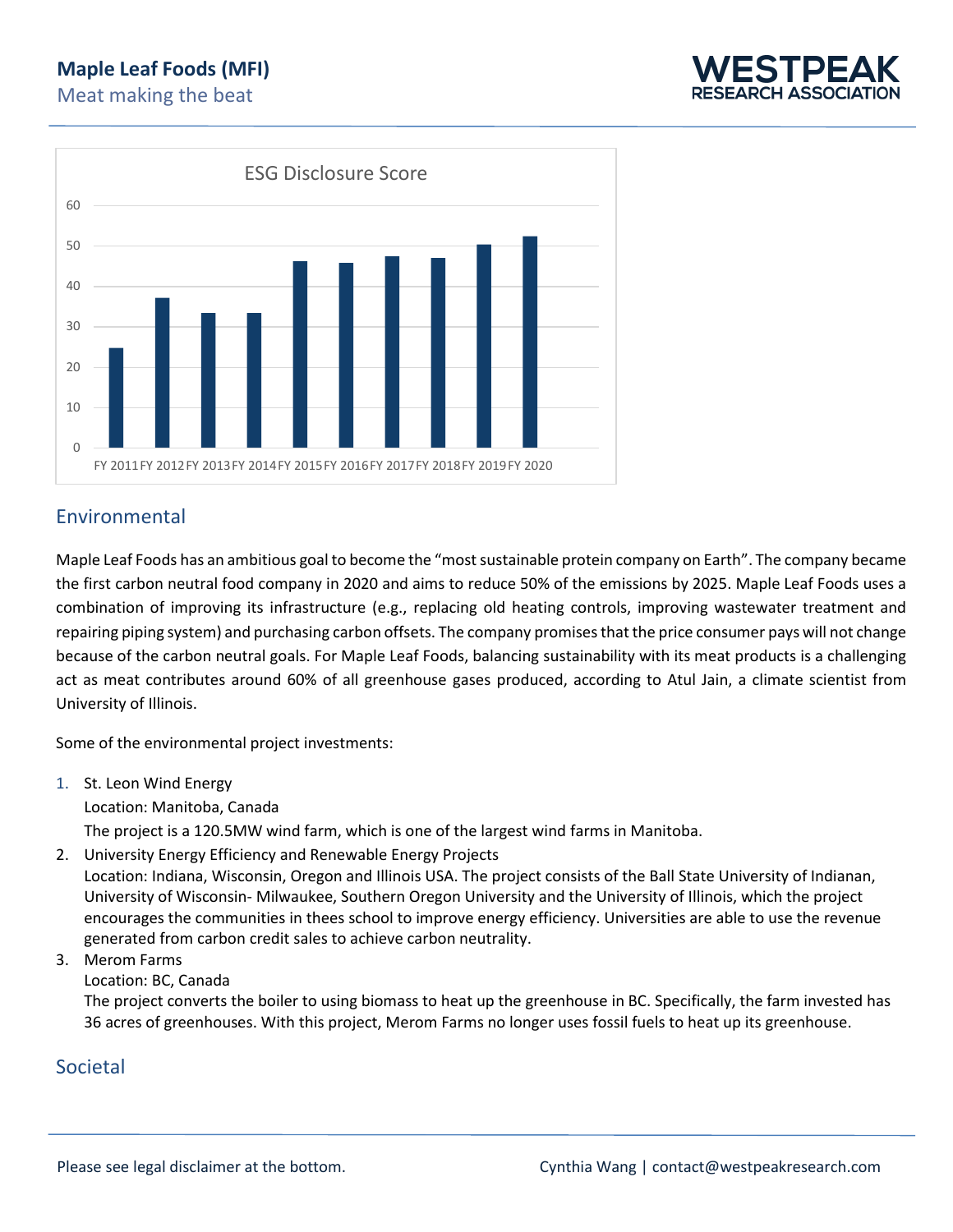

Maple Leaf Food created the Maple Leaf Centre for Action on Food Security, where the charity is aiming to reduce 50% of the food insecurity in Canada by 2030. The Maple Leaf Center has invested in 22 inititaives in Canada and donated more than \$2.5 million worth of products, operating to raise awareness and provide funding for Food Banks Canada and Community Food Centers Canada.



#### Supporting the Frontline Fund

Maple Leaf Food contributed \$2.5 million to hospitals across Canada to obtain healthcare supply for COVID-19. The campaign raised more than \$12.2 million and the money went to hospital supplies, vouchers for frontline workers to selfisolate and funding for vaccine development.

#### Health and Safety of Workers

Maple Leaf Foods has implemented a Health, Safety, Security and Environment (HSSE) management system, in which all the workers are covered by the HSSE system. The company has a HSSE assessment that hires a third-party consultant to fulfill Occupational Health and Safety Assessment Series (OHSAS) 18001 requirements. In addition, the laboratories are ISO/IEC 17025 accredited with the Standards Council of Canada's Accreditation Program for Testing and Calibration Laborites. The company also has a governance structure that ensures the Occupational Health and Safety, and Operational Risk Management is enforced, and ensure regular reporting is sent to the Safety and Sustainability Committee of the Board of Directors.

The company has monthly Joint OHS Committee inspections and numerous inspections and investigations to minimize the hazards within the company. The culture encourages people to report hazards, and all workers are protected by Maple Leaf Food's Values and Collective Bargaining Agreement.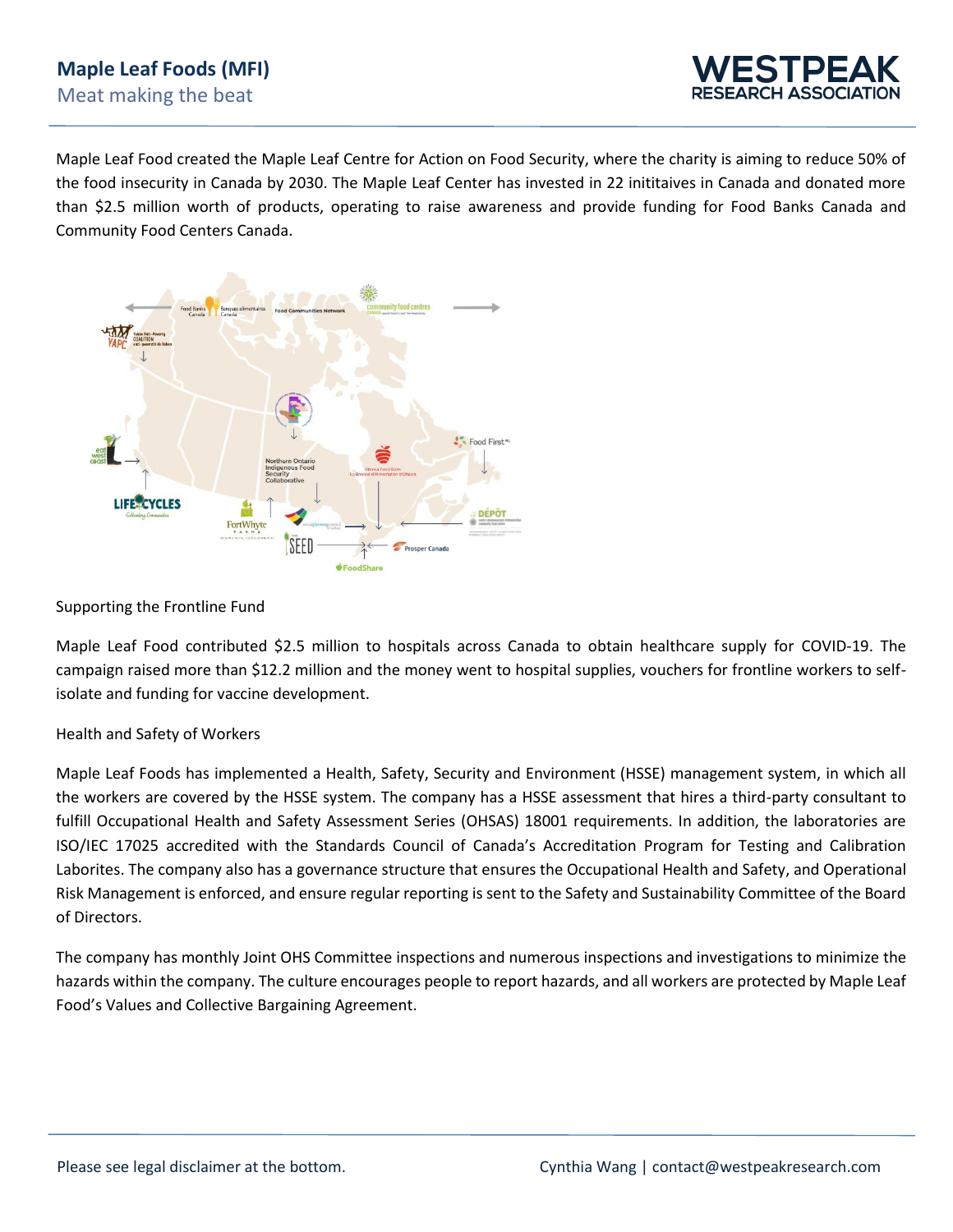

### Employees and Workers

According to the 2020 ESG reporting, the company employs around 135,000 people, and is able to track 12,859 employees for data reporting. Within the 12,859 employees, 12,859 are permanent (full-time) employees and 510 are temporary (parttime) employees. Within the permanent employees, 43% are female and 57% are male, whereas within the temporary employees, 46% are female and 54% are male. Geographically, 95% are employees in Canada and 5% are working internationally. The company increased women's presence in director (from 26% in 2017 to 32% in 2020) and senior level (from 20% in 2017 to 28% in 2020), but there is no change in women's presence in manager level since 2017. MFI is gradually improving woman's presence in a traditionally male dominated industry, hence improving it's ESG.

MFI's ESG initiaves allows it to achieve its goal of becoming "the most sustainable protein company on earth", which is to exceed industry standard. MFI's ability to manage its ESG initiaves while having strong performance signifies the company's adaptability. By transitioning to renewable energy and reduce energy use, MFI proves to consumers that they are supporting a responsible and ethical company.

### **Governance**

To analyze the Governance components of MFI, we used the Bloomberg ESG Score. The Bloomberg ESG Score is composed of two main components, which are board composition and executive compensation. In board composition, the four areas it coveres are diverisity, refreshment, director roles and independence. In executive compensation, the three area it covers are incentive structure, pay for performance and pay govrennace. The scoring is out of 100, and the higher the better. MFI's Governance scoring has been stedily increasing, where it increased from 83.02 in 2012 to 93.74 in 2020.

## **Governance**

## Michael H. McCain – President and Chief Executive Officer

McCain joined Maple Leaf Foods in 1995 and has been in the food industry for over 40 years. Prior to joining Maple Leaf Goods, he worked in McCain Foods. McCain served as the Chief Operating Officer until 1998 and becomes the CEO of Maple Leaf Foods. McCain operates Maple Leaf Foods as a values-based company and places emphasis on sustainability. McCain currently owns 39.07% of the stocks in Maple Leaf Foods.

McCain's total financial compensasion in 2020 is \$8,001,815 CAD with 15% (\$1,203,454) consists of salary, 29.5% (\$2,369,846) consists of stock award, optional awards makes up \$2,370,114, non-equity incentive makes up \$1,691,793, and pension makes up \$366,608.

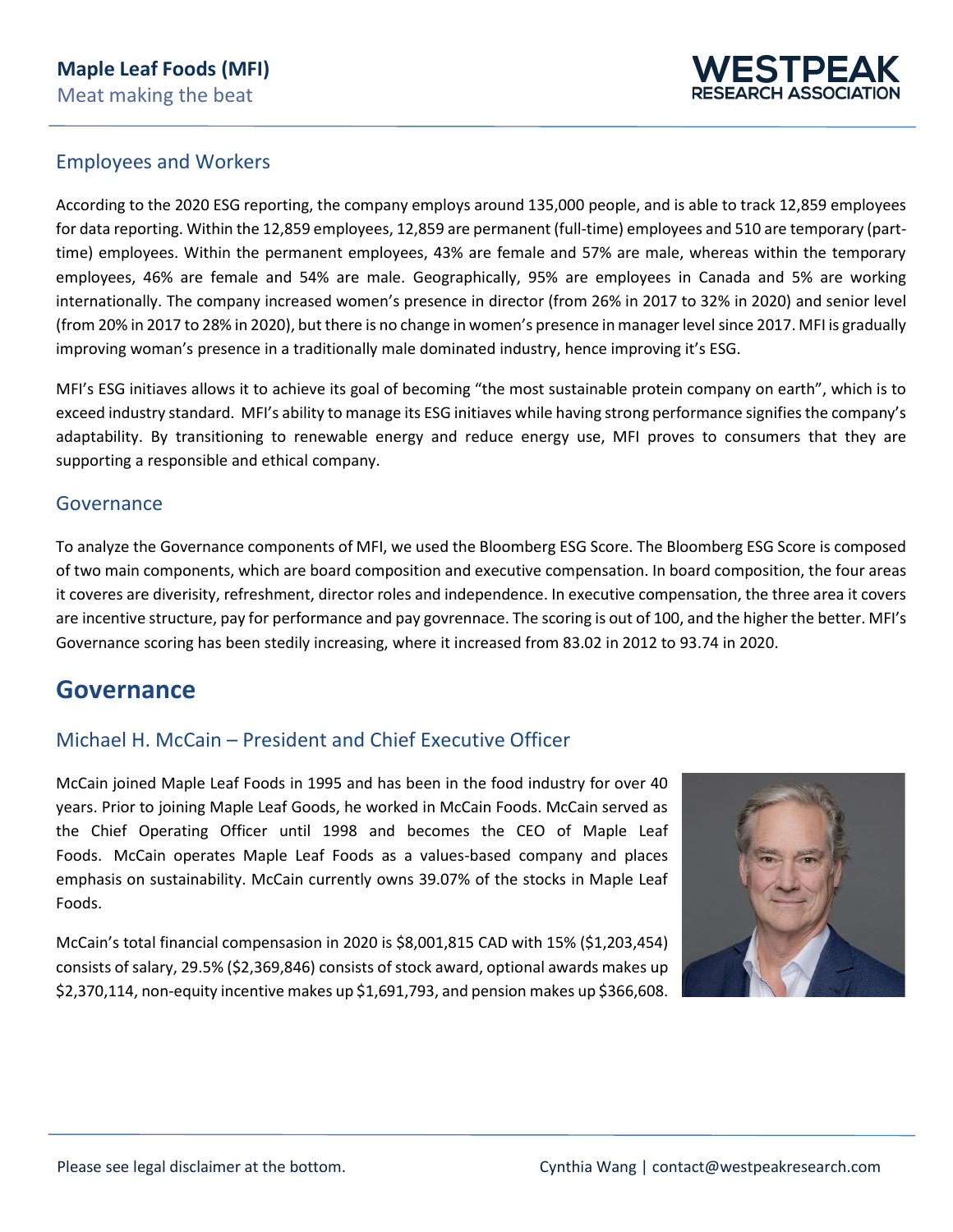## Curtis Frank – President and Chief Operation Officer

As the President and Chief Operating Officer at Maple Leaf Foods, he is responsible for the commercial activities within the company. Before becoming the President, Frank had the position of Senior Vice President, Retail Sales at Maple Leaf Foods, in which he was responsible for leading the growth strategy in the North American market. Frank has been with Maple Leafs Food for more than 19 years.

Frank's total financial compensation is \$2,476,778 Cad, with salary consists of \$682,434, stock awards that takes up \$500,287, optiona awards consists of \$499,719, non-equity incentive takes up \$ 753,816 and pension takes up \$40,522.

## Geert Verellen – Chief Financial Officer

Joined in 2020 as the CFO, Verellen is responsible for all the financial activities within the company, which includes mergers and acquisitions (M&A), financial reporting and investor relations. Prior to joining Maple Leaf Foods, Verellen has 25 years of experience in various financial positions. He has 17 years of experience in the retail industry in Europe and North America and has served as the regional CFO in Canada, Japan and India at Walmart in 2018.

Verellen's total financial compensasion in 2020 is \$3,131,399 CAD, with salary consists of \$606,042 CAD, stock awards takes up \$500,287, option awards takes up \$499,719, non-equity incenetive takes up \$667,601, pension takes up \$32,950 and others consists of \$825,000.

## **Recommendation**

Maple Leaf Foods has a resilient supply chain that allows it to adapt smoothly during the pandemic and capture the increased demand. MFI has a vision of becoming the "most sustainable protein on earth, which can be reflected through its improved facility, product line and management guidance. MFI recognises consumer's interest in meat is changing, where now taste is not the only factor people consider, but also how the animal is raised, treated, and processed. Although the plant protein segment is not as profiting as its meat protein segment, management sees the future in plant protein and continues to improve and market its products. MFI is a protein company that is well positioned in a market that has a diverse demand. MFI's active work to improve its ESG ensures the company is prepared for increased expectations from consumers and investors. MFI's strong portfolio of brands allows it to capitalise on different consumers with different demands.

In the valuation, we calculated a target price of \$41.14 using the following:

• 37.5% weighting on the perpetuity growth DCF method, projecting a share price of \$64.37.





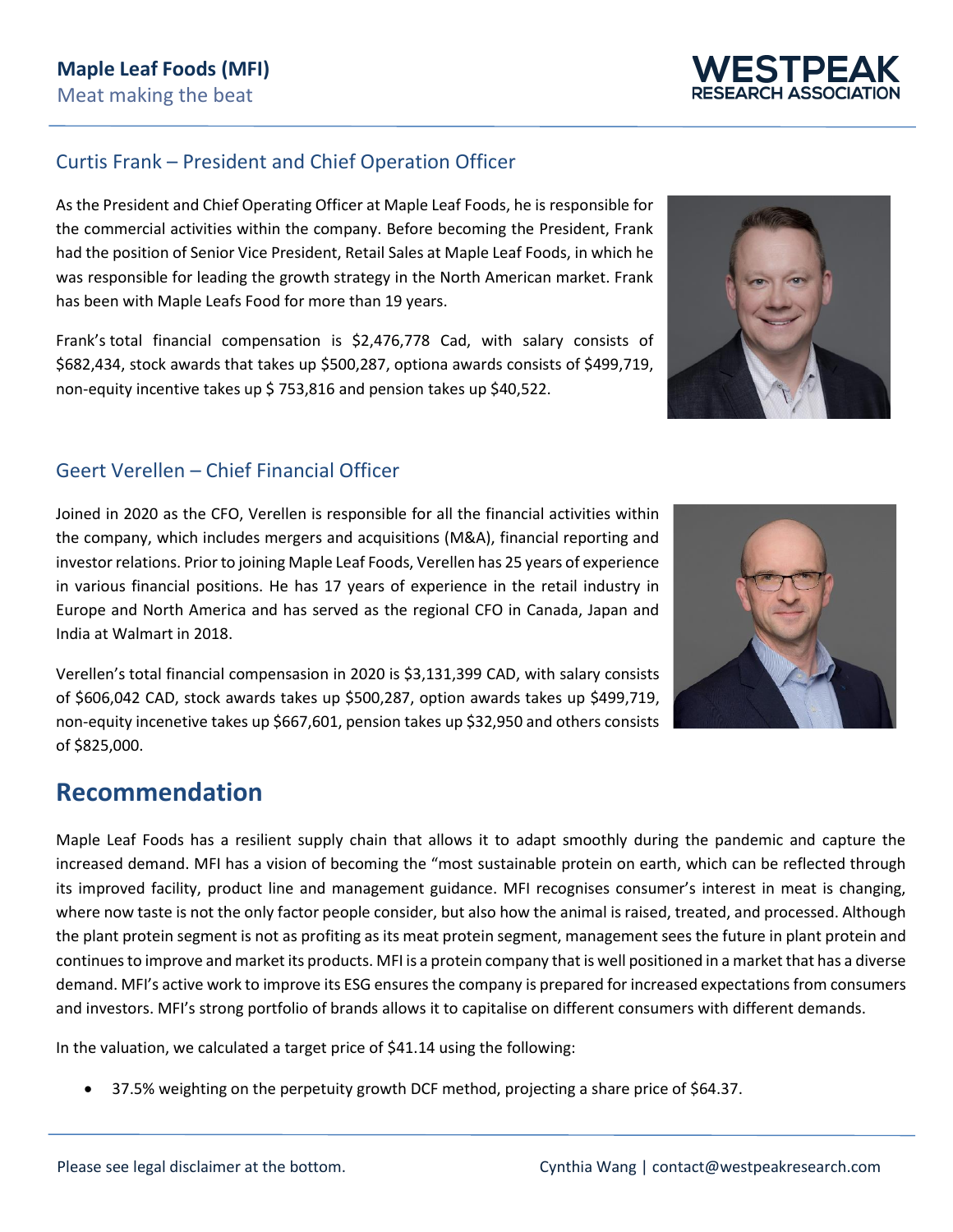

- 37.5% weighting on exit multiple DCF method, projecting a share price of \$27.78.
- 12.5% weighting on EV/EBITA comparable company analysis method, projecting a share price of \$30.57.
- 12.5% weighting on P/E comparable company analysis method, projecting a share price of \$22.10.

Therefore, based on DCF and comparable company analyses, we issule Maple Leaf Foods a **BUY** rating.

## **Risks**

## Health Risk Associated with Red Meat Consumption

Canadians are having increased awareness of the association between consumption of red meat and health problems (e.g. heart disease). With the rise in awareness, Canadians are switching to other sources of proteins, such as seafood and plantbased protein and poultry, which means an increase in competition for the industry.

### Livestock Health and Risk Associated with Animal Disease

Maple Leaf Food will be severely impacted if there is a disease outbreak within any animal groups (e.g. beef, pork and poultry). With outbreaks, it can result in extreme price volatilities and supply shortage or excess depending on Government's restrictions and policies. Livestock health in the foreign market also needs to be carefully monitored as disease outbreaks in foreign markets can impact domestic supply even if international restrictions are put in place. The enforcement of restrictions will lead to a volatile market that severely impacts Maple Leaf Food's operation. Disease outbreaks will also leave a long-term impact as the overall number of livestock available will have decreased dramatically. For Maple Leaf Food, monitoring the health status of the livestock and enforcing bio-security procedures is crucial. However, Maple Leaf Foods is a meat processing company, which means it does not produce all its meat and may purchase meat from a third-party producer. The security measures Maple Leaf Food has can fail, and it has no control over how the meat producer raises the livestock, which is an inherent risk because of how little the company can do about this problem. Meat products are heavily susceptible to any animal disease outbreak around the world. If one nation has a disease outbreak, international consumers' demand can decrease, which will impact Maple Leaf Food's operation even though the company has supported the Canadian government on disease prevention.

### International Trade

Since Maple Leaf Foods exports a significant number of their products, any change in the international market is a risk, which includes changes in trade regulations, currency values, local regulations. Furthermore, any change in trade agreements between Canada and other nations will have a significant impact and is not limited to tariffs, trade barriers, quotas and many more. Such factors are not within the control of Maple Leaf Foods, which can lead to a decrease in revenue or an increase in production costs.

## Food Safety and Consumer Liability and Product Recall

All of Maple Leaf Food's products are at risk of contamination, food spoilage, food tampering, which will all lead to an increase in cost to the company. Food tampering and spoilage will lead to product waste as products get recalled, which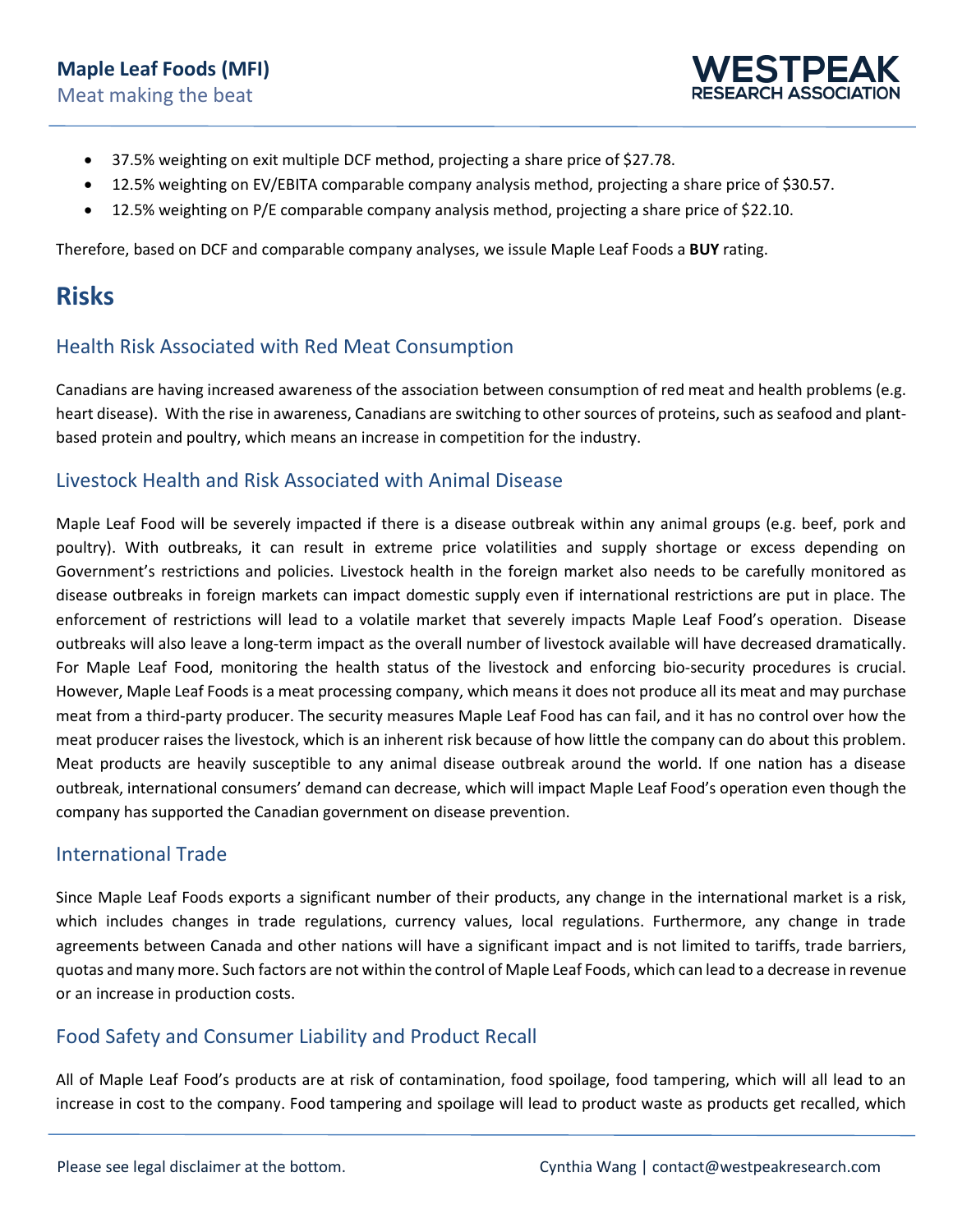

means forgone sales and loss on production. More specifically, the products are all susceptible to organisms like Escherichia coli (E. coli), Salmonella and Listeria. Despite Maple Leaf Foods' best efforts to reduce these risk factors within its own facilities, there is always a chance of failure of the control mechanisms. Maple Leaf Foods may be required by the government to recall its products if they don't passthe quality inspection. It is important to consider that any contamination in Maple Leaf Foods' product can lead to liability claims, which leads to poor publicity and potentially government penalties and investigation. All these risks can lead to an increase in costs.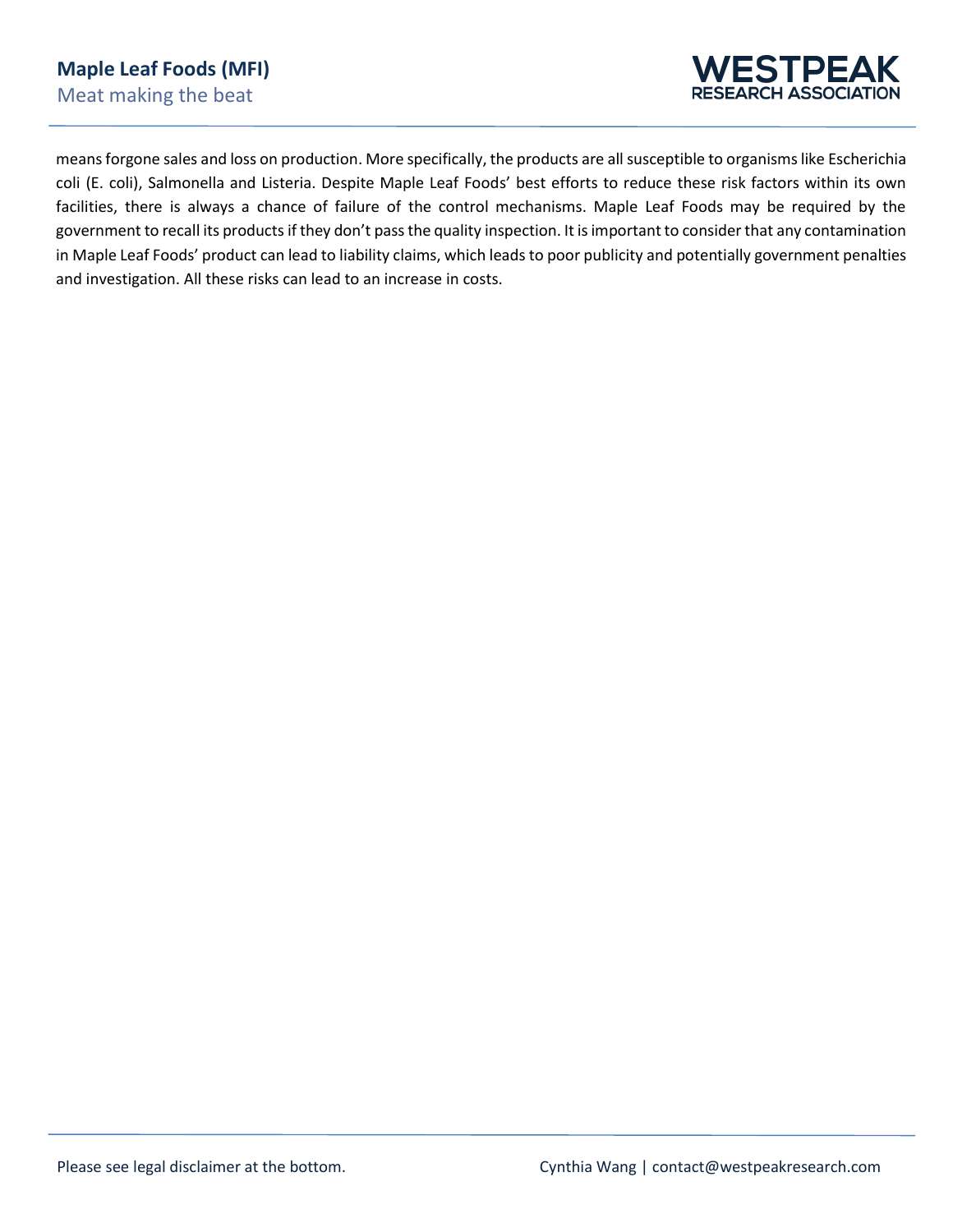## **Appendix 1: Model Summary**

|                                                                                   |                    | <b>Summary Page</b>                                                                |                       |                    |                    |                     |                     |                     |                     |                     |                     |
|-----------------------------------------------------------------------------------|--------------------|------------------------------------------------------------------------------------|-----------------------|--------------------|--------------------|---------------------|---------------------|---------------------|---------------------|---------------------|---------------------|
|                                                                                   | Dec-16             | Dec-17                                                                             | Dec-18                | Dec-19             | Dec-20             | Dec-21              | Dec-22              | $Dec-23$            | $Dec-24$            | Dec-25              | Dec-26              |
| (Figures in mm CAD)                                                               | FY2017             | FY2018                                                                             | FY2019                | FY2020             | FY2021             | FY2022              | FY2023              | FY2024              | FY2025              | FY2026              | FY2027              |
| <b>Income Statement</b>                                                           |                    |                                                                                    |                       |                    |                    |                     |                     |                     |                     |                     |                     |
| Revenue                                                                           | 3,331.8            | 3,522.2                                                                            | 3,495.5               | 3,941.5            | 4,303.7            | 4,606.5             | 4,919.0             | 5,254.3             | 5,613.8             | 5,998.4             | 6,409.7             |
| <b>EBITDA</b>                                                                     | 367.6              | 336.7                                                                              | 277.2                 | 295.8              | 387.6              | 415.1               | 423.0               | 425.6               | 454.7               | 485.9               | 519.2               |
| <b>Net Income</b><br><b>Earnings Per Share</b>                                    | 181.7<br>s<br>1.32 | 164.1<br>1.24<br>s                                                                 | 101.3<br>s<br>0.79    | 74.6<br>0.60<br>s  | 113.3<br>0.91<br>s | 126.9<br>1.01<br>s  | 100.4<br>0.80<br>s  | 105.0<br>s<br>0.84  | 129.8<br>s<br>1.03  | 156.0<br>s<br>1.24  | 183.6<br>1.46<br>s  |
| <b>Cash Flow Statement</b>                                                        |                    |                                                                                    |                       |                    |                    |                     |                     |                     |                     |                     |                     |
| <b>Capital Expenditures</b>                                                       | (113.2)            | (142.2)                                                                            | (179.9)               | (270.7)            | (432.5)            | (511.3)             | (207.7)             | (204.5)             | (199.4)             | (194.4)             | (189.5)             |
| <b>Acquisitions</b>                                                               |                    | (199.4)                                                                            | (379.6)               | (0.8)              | ÷,                 | (41.9)              |                     |                     |                     |                     |                     |
| <b>Divestitures</b>                                                               |                    |                                                                                    |                       |                    |                    |                     |                     |                     |                     |                     |                     |
| <b>Dividend Payment</b>                                                           | (48.3)             | (56.6)                                                                             | (65.1)                | (71.8)             | (78.9)             | (66.7)              |                     |                     |                     |                     |                     |
| <b>Dividend Per Share</b>                                                         | s<br>0.36          | s<br>0.44                                                                          | s<br>0.52             | s<br>0.58          | s<br>0.64          | s                   | S                   |                     |                     |                     | s                   |
| <b>Dividend Payout to Earnings</b><br><b>Dividend Payout to Core FCF</b>          | 26.6%<br>10.3%     | 34.5%<br>10.7%                                                                     | 64.3%<br>13.6%        | 96.2%<br>13.3%     | 69.7%<br>10.5%     | 52.5%<br>9.0%       |                     |                     |                     |                     |                     |
| <b>Dividend Yield</b>                                                             | #DIV/0!            | #DIV/0!                                                                            | #DIV/0!               | #DIV/0!            | #DIV/0!            |                     |                     |                     |                     |                     |                     |
| <b>Balance Sheet</b>                                                              |                    |                                                                                    |                       |                    |                    |                     |                     |                     |                     |                     |                     |
| <b>Current Assets</b>                                                             | 972.2              | 765.8                                                                              | 748.4                 | 874.3              | 882.8              | 979.1               | 1,167.0             | 1,334.6             | 1,553.7             | 1,800.4             | 2,076.4             |
| <b>Non-Current Assets</b>                                                         | 1.660.4            | 1.866.8                                                                            | 2,379.4               | 2,639.7            | 2,977.4            | 3,360.0             | 3,308.0             | 3,256.9             | 3,207.1             | 3,158.5             | 3,111.1             |
| <b>Assets</b>                                                                     | 2,632.6            | 2,632.6                                                                            | 3,127.8               | 3,514.0            | 3,860.2            | 4,339.0             | 4,475.1             | 4,591.5             | 4,760.8             | 4,958.9             | 5,187.5             |
| <b>Current Liabilities</b>                                                        | 375.2              | 350.3                                                                              | 494.9                 | 535.1              | 667.0              | 661.4               | 697.1               | 708.6               | 748.0               | 790.1               | 835.1               |
| <b>Non-Current Liabilities</b><br><b>Liabilities</b>                              | 169.4<br>544.6     | 230.7<br>581.0                                                                     | 626.0<br>1,121.0      | 1,029.1<br>1,564.2 | 1,260.7<br>1,927.7 | 1,584.6<br>2,246.0  | 1,584.6<br>2,281.7  | 1,584.6<br>2,293.2  | 1,584.6<br>2,332.5  | 1,584.6<br>2,374.6  | 1,584.6<br>2,419.7  |
| <b>Shareholders' Equity</b>                                                       | 2,088.0            | 2,051.6                                                                            | 2,006.8               | 1,949.9            | 1,932.5            | 2,093.0             | 2,193.4             | 2,298.4             | 2,428.2             | 2,584.2             | 2,767.8             |
| Cash                                                                              | 403.6              | 203.4                                                                              | 72.6                  | 97.3               | 100.8              | 19.2                | 156.0               | 307.2               | 469.8               | 656.1               | 867.6               |
| <b>Debt</b>                                                                       |                    |                                                                                    |                       |                    |                    |                     |                     |                     |                     |                     |                     |
| <b>Net Debt</b><br><b>Minority Interests</b>                                      | (403.6)            | (203.4)                                                                            | (72.6)                | (97.3)             | (100.8)            | (19.2)              | (156.0)             | (307.2)             | (469.8)             | (656.1)             | (867.6)             |
| <b>Debt/EBITDA</b>                                                                | n/a                | n/a                                                                                | n/a                   | n/a                | n/a                | n/a                 | n/a                 | n/a                 | n/a                 | n/a                 | n/a                 |
|                                                                                   |                    |                                                                                    |                       |                    |                    |                     |                     |                     |                     |                     |                     |
| <b>Operating Metrics</b>                                                          |                    |                                                                                    |                       |                    |                    |                     |                     |                     |                     |                     |                     |
| <b>Return on Equity (ROE)</b>                                                     |                    |                                                                                    |                       |                    |                    |                     |                     |                     |                     |                     |                     |
| <b>Return on Assets (ROA)</b>                                                     |                    |                                                                                    |                       |                    |                    |                     |                     |                     |                     |                     |                     |
| Return on Invested Capital (ROIC)                                                 |                    |                                                                                    |                       |                    |                    |                     |                     |                     |                     |                     |                     |
| <b>Valuation Metrics</b>                                                          |                    |                                                                                    |                       |                    |                    |                     |                     |                     |                     |                     |                     |
| Stock Price (High)                                                                |                    |                                                                                    |                       |                    |                    | S 29.97             | ″s<br>29.97         | 29.97<br>s          | 29.97<br>s          | 29.97<br>s          | s<br>29.97          |
| Stock Price (Low)                                                                 |                    |                                                                                    |                       |                    |                    | ٠s<br>29.97         | 29.97<br>s          | s<br>29.97          | s<br>29.97          | s<br>29.97          | s<br>29.97          |
| Stock Price (Average)                                                             | #DIV/0!<br>137.6   | #DIV/0!<br>132.4                                                                   | #DIV/0!               | #DIV/0!<br>125.2   | #DIV/0!<br>124.3   | s<br>29.97<br>125.4 | s<br>29.97<br>125.5 | s<br>29.97<br>125.5 | s<br>29.97<br>125.5 | s<br>29.97<br>125.5 | s<br>29.97<br>125.5 |
| Diluted Shares Outstanding (Average)<br>Market Capitalization (Average)           | #DM/0!             | #DIV/0!                                                                            | 127.5<br>Σ<br>#DIV/0! | #DM/0!             | #DIV/0!            | 3,759.0             | 3,761.2             | 3,761.2             | 3,761.2             | 3,761.2             | 3,761.2             |
| Enterprise Value (Average)                                                        | #DIV/0!            | #DM/0!                                                                             | #DM/0!                | #Div/0!            | #DM/0!             | 3,739.8             | 3,605.2             | 3,454.1             | 3,291.5             | 3,105.1             | 2,893.7             |
| <b>P/E</b>                                                                        |                    | #DIV/0! #DIV/0! #DIV/0! #DIV/0! #DIV/0!                                            |                       |                    |                    | 29.6 x              | 37.5 x              | 35.8 x              | 29.0 x              | 24.1 x              | 20.5x               |
| <b>EV/EBITDA</b>                                                                  | #DIV/0!            | #DIV/0!                                                                            | #DIV/0!               | #DIV/0!            | #DIV/0!            | 9.0 x               | 8.5x                | 8.1 x               | 7.2x                | 6.4x                | 5.6x                |
| <b>FCF Yield to Market Capitalization</b><br><b>FCF Yield to Enterprise Value</b> | #DIV/0!            | " #DIV/0! " #DIV/0! " #DIV/0! " #DIV/0!<br>#DIV/0! #DIV/0! #DIV/0! #DIV/0! #DIV/0! |                       |                    |                    | $-6.7%$<br>$-6.8%$  | 4.0%<br>4.1%        | 4.3%<br>4.7%        | 4.6%<br>5.3%        | 5.2%<br>6.3%        | 5.9%<br>7.7%        |
| <b>Free Cash Flow</b>                                                             |                    |                                                                                    |                       |                    |                    |                     |                     |                     |                     |                     |                     |
|                                                                                   |                    |                                                                                    |                       |                    |                    |                     |                     |                     |                     |                     |                     |
| <b>EBIT</b>                                                                       | 256.0              | 219.4                                                                              | 151.1                 | 119.0              | 191.4              | 200.9               | 163.4               | 170.0               | 205.5               | 242.9               | 282.3               |
| <b>Tax Expense</b><br>D&A                                                         | (67.9)<br>111.7    | (50.2)<br>117.2                                                                    | (39.8)<br>126.1       | (12.4)<br>176.8    | (46.6)<br>196.3    | (62.9)<br>214.1     | (51.2)<br>259.7     | (53.2)<br>255.6     | (64.4)<br>249.2     | (76.1)<br>243.0     | (88.4)<br>236.9     |
| <b>Capital Expenditures</b>                                                       | (113.2)            | (142.2)                                                                            | (179.9)               | (270.7)            | (432.5)            | (511.3)             | (207.7)             | (204.5)             | (199.4)             | (194.4)             | (189.5)             |
| Changes in NWC                                                                    |                    | 144.2                                                                              |                       | 12.7               |                    | (93.4)              | (15.5)              | (5.0)               | (17.1)              | (18.3)              | (19.5)              |
| <b>Unlevered Free Cash Flow</b>                                                   | 186.5              |                                                                                    | 57.6                  |                    | (91.5)             | (252.6)             | 148.7               | 162.9               | 173.9               | 197.1               | 221.7               |
| <b>Valuation Summary</b>                                                          |                    |                                                                                    |                       |                    |                    |                     |                     |                     |                     |                     |                     |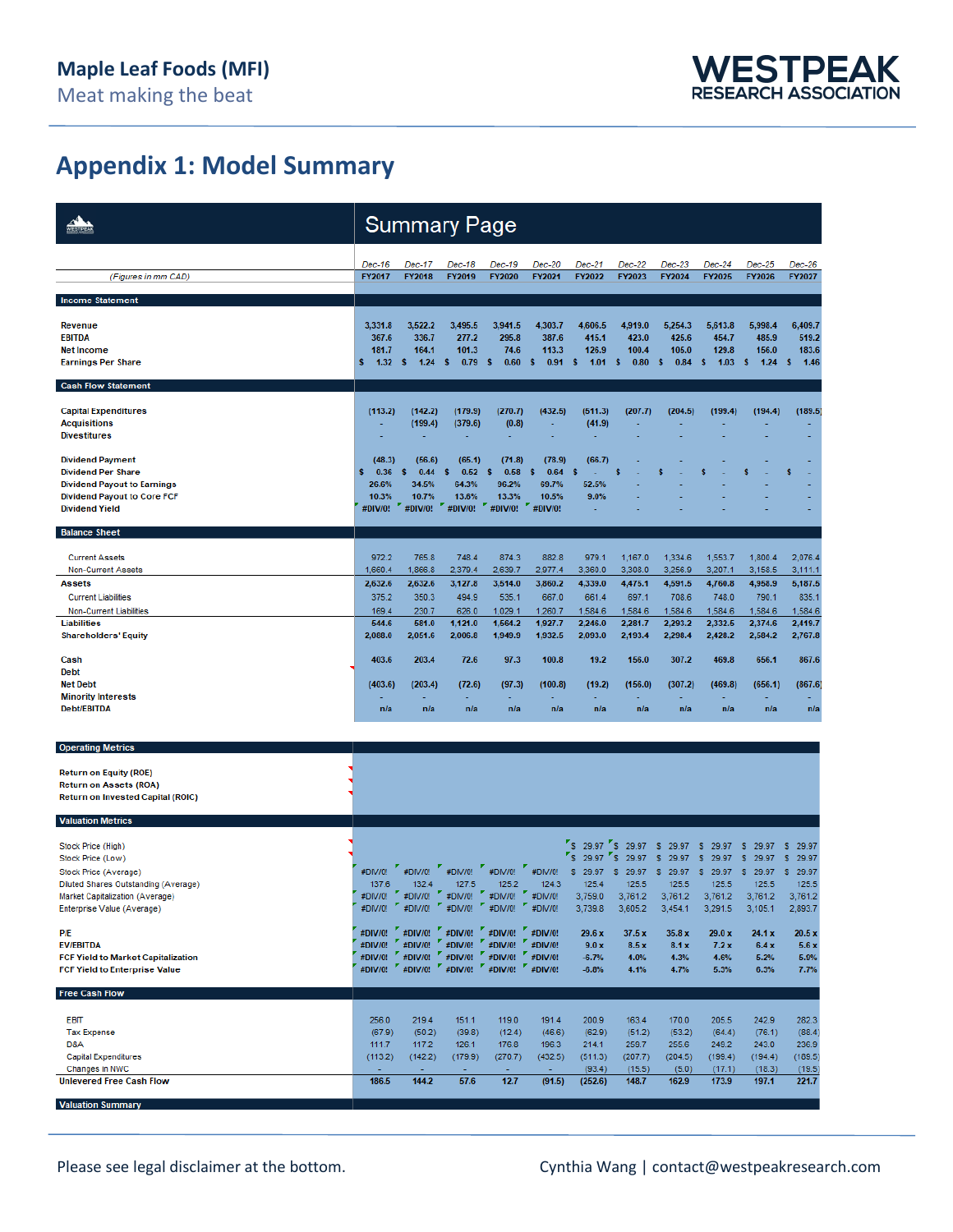## **Maple Leaf Foods (MFI)**

Meat making the beat



| <b>Current Price</b>  |            | 29.97 |
|-----------------------|------------|-------|
| <b>Target Price</b>   |            | 41.14 |
| <b>Total Return</b>   |            | 37.3% |
| <b>Recommendation</b> | <b>BUY</b> |       |

| <b>DCF Valuation</b>               |       |
|------------------------------------|-------|
|                                    |       |
| Perpetuity Growth Implied Price    | 64.37 |
| <b>Exit Multiple Implied Price</b> | 27.78 |
| <b>Comps Valuation</b>             |       |
| Comps - EV/EBITDA Implied Price    | 30.57 |
| Comps - P/E Implied Price          | 22.10 |

#### **Valuation Weighting**

| <b>Perpetuity Growth</b> | 0.375 |
|--------------------------|-------|
| <b>Exit Multiple</b>     | 0.375 |
| EV/EBITDA                | 0.125 |
| <b>P/E</b> Implied Price | 0.125 |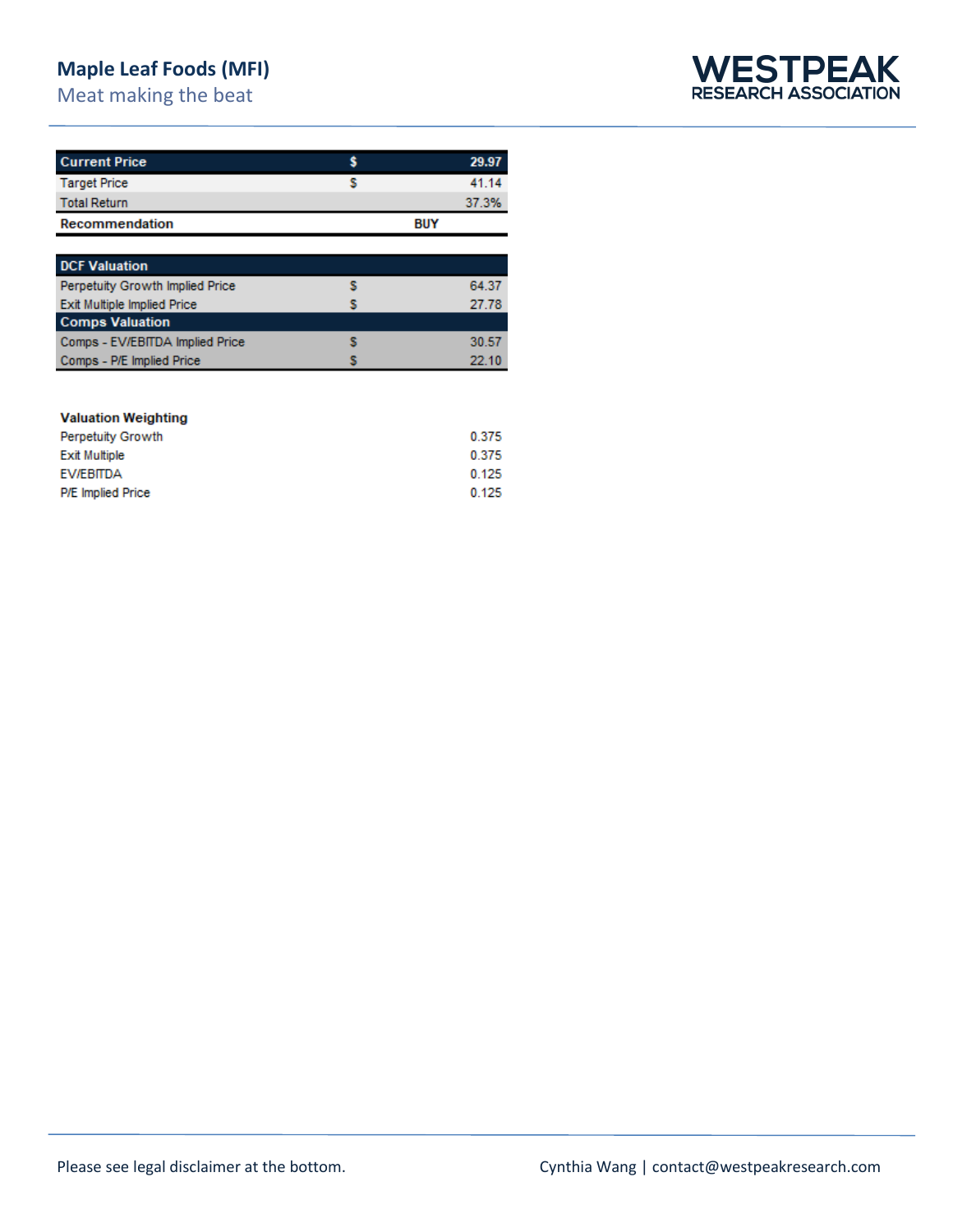

## **Appendix 2: Discount Cash Flow Analysis**

| Unleveled free cash flow                                          |         |                                                                                                                                                                                                        |         |               |        |        |        |         |        |        |        |         |         |         |                   |         |                  |                   |                                                                                                                                       |                  |                 |                 |                   |                  |                   |                   |                   |
|-------------------------------------------------------------------|---------|--------------------------------------------------------------------------------------------------------------------------------------------------------------------------------------------------------|---------|---------------|--------|--------|--------|---------|--------|--------|--------|---------|---------|---------|-------------------|---------|------------------|-------------------|---------------------------------------------------------------------------------------------------------------------------------------|------------------|-----------------|-----------------|-------------------|------------------|-------------------|-------------------|-------------------|
| (Figures in mm CAD)                                               | Dec-16  | Dec-17<br>FY2017 FY2018 FY2019 Q1-2020 Q2-2020 Q3-2020 Q4-2020 FY2020 Q1-2021 Q2-2021 Q4-2021 FY2021 Q1-2022 Q2-2022 Q3-2022 Q1-2022 C1-2023 Q2-2023 Q3-2023 FY2023 FY2023 FY2024 FY2025 FY2026 FY2027 |         | Dec-18 Nar-19 |        |        |        |         |        |        |        |         |         |         |                   |         |                  |                   | -Jun-19 Sep-19 Dec-19 Dec-19 Mar-20 Jun-20 Sep-20 Dec-20 Mar-21 Jun-21 Sep-21 Dec-21 Dec-21 Mar-22 Jun-22 Sep-22 Dec-22 Dec-22 Dec-23 |                  |                 |                 |                   |                  | Пес-24            | <b>Пес-25</b>     | Dec-26            |
|                                                                   |         |                                                                                                                                                                                                        |         |               |        |        |        |         |        |        |        |         |         |         |                   |         |                  |                   |                                                                                                                                       |                  |                 |                 |                   |                  |                   |                   |                   |
| <b>VACC Calculations</b>                                          |         |                                                                                                                                                                                                        |         |               |        |        |        |         |        |        |        |         |         |         |                   |         |                  |                   |                                                                                                                                       |                  |                 |                 |                   |                  |                   |                   |                   |
|                                                                   |         |                                                                                                                                                                                                        |         |               |        |        |        |         |        |        |        |         |         |         |                   |         |                  |                   |                                                                                                                                       |                  |                 |                 |                   |                  |                   |                   |                   |
| <b>Cost of Equity</b>                                             |         |                                                                                                                                                                                                        |         |               |        |        |        |         |        |        |        |         |         |         |                   |         |                  |                   |                                                                                                                                       |                  |                 |                 |                   |                  |                   |                   |                   |
| 2.6%<br><b>Risk-free rate</b>                                     |         |                                                                                                                                                                                                        |         |               |        |        |        |         |        |        |        |         |         |         |                   |         |                  |                   |                                                                                                                                       |                  |                 |                 |                   |                  |                   |                   |                   |
| $9.3\times$<br>Expected market return                             |         |                                                                                                                                                                                                        |         |               |        |        |        |         |        |        |        |         |         |         |                   |         |                  |                   |                                                                                                                                       |                  |                 |                 |                   |                  |                   |                   |                   |
| 6.7%<br><b>Market Risk Premium</b>                                |         |                                                                                                                                                                                                        |         |               |        |        |        |         |        |        |        |         |         |         |                   |         |                  |                   |                                                                                                                                       |                  |                 |                 |                   |                  |                   |                   |                   |
| 0.37<br>Beta                                                      |         |                                                                                                                                                                                                        |         |               |        |        |        |         |        |        |        |         |         |         |                   |         |                  |                   |                                                                                                                                       |                  |                 |                 |                   |                  |                   |                   |                   |
| <b>Cost of Equity</b><br>5.1%                                     |         |                                                                                                                                                                                                        |         |               |        |        |        |         |        |        |        |         |         |         |                   |         |                  |                   |                                                                                                                                       |                  |                 |                 |                   |                  |                   |                   |                   |
| Cost of Debt                                                      |         |                                                                                                                                                                                                        |         |               |        |        |        |         |        |        |        |         |         |         |                   |         |                  |                   |                                                                                                                                       |                  |                 |                 |                   |                  |                   |                   |                   |
| Pre-tax cost of debt<br>2.6%                                      |         |                                                                                                                                                                                                        |         |               |        |        |        |         |        |        |        |         |         |         |                   |         |                  |                   |                                                                                                                                       |                  |                 |                 |                   |                  |                   |                   |                   |
| Debt adjustment factor<br>1.38                                    |         |                                                                                                                                                                                                        |         |               |        |        |        |         |        |        |        |         |         |         |                   |         |                  |                   |                                                                                                                                       |                  |                 |                 |                   |                  |                   |                   |                   |
| 31.3%<br>Effective tax rate                                       |         |                                                                                                                                                                                                        |         |               |        |        |        |         |        |        |        |         |         |         |                   |         |                  |                   |                                                                                                                                       |                  |                 |                 |                   |                  |                   |                   |                   |
| <b>Cost of Debt</b><br>2.445%                                     |         |                                                                                                                                                                                                        |         |               |        |        |        |         |        |        |        |         |         |         |                   |         |                  |                   |                                                                                                                                       |                  |                 |                 |                   |                  |                   |                   |                   |
|                                                                   |         |                                                                                                                                                                                                        |         |               |        |        |        |         |        |        |        |         |         |         |                   |         |                  |                   |                                                                                                                                       |                  |                 |                 |                   |                  |                   |                   |                   |
| <b>VACC</b>                                                       |         |                                                                                                                                                                                                        |         |               |        |        |        |         |        |        |        |         |         |         |                   |         |                  |                   |                                                                                                                                       |                  |                 |                 |                   |                  |                   |                   |                   |
| 3,761.2<br>Market value of equity                                 |         |                                                                                                                                                                                                        |         |               |        |        |        |         |        |        |        |         |         |         |                   |         |                  |                   |                                                                                                                                       |                  |                 |                 |                   |                  |                   |                   |                   |
| 906.6<br>Market value of debt                                     |         |                                                                                                                                                                                                        |         |               |        |        |        |         |        |        |        |         |         |         |                   |         |                  |                   |                                                                                                                                       |                  |                 |                 |                   |                  |                   |                   |                   |
| <b>Total Capitalization</b><br>4,667.8                            |         |                                                                                                                                                                                                        |         |               |        |        |        |         |        |        |        |         |         |         |                   |         |                  |                   |                                                                                                                                       |                  |                 |                 |                   |                  |                   |                   |                   |
| 5.1%<br>Cost of equity<br>Cost of debt                            |         |                                                                                                                                                                                                        |         |               |        |        |        |         |        |        |        |         |         |         |                   |         |                  |                   |                                                                                                                                       |                  |                 |                 |                   |                  |                   |                   |                   |
| 2.4%<br>4.6%<br><b>VALL</b>                                       |         |                                                                                                                                                                                                        |         |               |        |        |        |         |        |        |        |         |         |         |                   |         |                  |                   |                                                                                                                                       |                  |                 |                 |                   |                  |                   |                   |                   |
|                                                                   |         |                                                                                                                                                                                                        |         |               |        |        |        |         |        |        |        |         |         |         |                   |         |                  |                   |                                                                                                                                       |                  |                 |                 |                   |                  |                   |                   |                   |
| <b>Free Cash Flow</b>                                             |         |                                                                                                                                                                                                        |         |               |        |        |        |         |        |        |        |         |         |         |                   |         |                  |                   |                                                                                                                                       |                  |                 |                 |                   |                  |                   |                   |                   |
|                                                                   |         |                                                                                                                                                                                                        |         |               |        |        |        |         |        |        |        |         |         |         |                   |         |                  |                   |                                                                                                                                       |                  |                 |                 |                   |                  |                   |                   |                   |
| EBIT                                                              | 256.0   | 219.4                                                                                                                                                                                                  | 151.1   | 76.4          | 1.7    | 9.9    | 31.0   | 119.0   | 4.9    | 45.3   | 97.8   | 43.4    | 191.4   | 70.9    | 19.9              | 68.0    | 42.1             | 200.9             | 31.2                                                                                                                                  | 41.3             | 44.5            | 46.4            | 163.4             | 170.0            | 205.5             | 242.9             | 282.3             |
| Less: Tax expense                                                 | (67.9)  | (50.2)                                                                                                                                                                                                 | (39.8)  | (18.8)        | 1.0    | 11.6   | (6.2)  | (12.4)  | (0.7)  | (11.5) | [24.4] | (10.0)  | (46.6)  | [22.2]  | [6.2]             | [21.3]  | (13.2)           | (62.9)            | (9.8)                                                                                                                                 | (12.9)           | (13.9)          | (14.5)          | (51.2)            | (53.2)           | (64.4)            | (76.1)            | (88.4)            |
| Add: Depreciation and amortization                                | 111.7   | 117.2                                                                                                                                                                                                  | 126.1   | 42.6          | 43.2   | 44.5   | 46.4   | 176.8   | 46.6   | 47.7   | 47.7   | 54.3    | 196.3   | 50.2    | 50.2              | 47.8    | 65.9             | 214.1             | 65.5                                                                                                                                  | 65.1             | 64.7            | 64.3            | 259.7             | 255.6            | 249.2             | 243.0             | 236.9             |
| Less: Capital expenditures<br>Less: Change in net working capital | [113.2] | [142.2]                                                                                                                                                                                                | [179.9] | (60.1)        | [65.3] | [60.5] | [84.8] | (270.7) | [86.3] | [91.6] | (75.2) | (179.5) | [432.5] | [161.0] | [161.3]           | (136.3) | (52.8)<br>(93.4) | [511.3]<br>[93.4] | (52.4)<br>15.5                                                                                                                        | (52.1)<br>(21.5) | [51.8]<br>(6.1) | [51.4]<br>[3.4] | [207.7]<br>(15.5) | [204.5]<br>(5.0) | [199.4]<br>(17.1) | [194.4]<br>(18.3) | (189.5)<br>(19.5) |
| <b>Unlevered Free Cash Flow</b>                                   | 186.5   | 144.2                                                                                                                                                                                                  | 57.6    | 40.0          | (19.3) | 5.5    | (13.5) | 12.7    | [35.6] | (10.2) | 46.0   | [91.7]  | (91.5)  | (62.1)  | (97.4)            | [41.8]  | [51.3]           | [252.6]           | 50.0                                                                                                                                  | 19.9             | 37.4            | 41.4            | 148.7             | 162.9            | 173.9             | 197.1             | 221.7             |
| Discount factor                                                   |         |                                                                                                                                                                                                        |         |               |        |        |        |         |        |        |        |         |         | 0.25    | 0.50              | 0.75    | 1.00             | 1.00              | 1.25                                                                                                                                  | 1.50             | 1.75            | 2.00            | 2.00              | 3.00             | 4.00              | 5.00              | 6.00              |
| Present Value of Unlevered Free Cash Flow                         |         |                                                                                                                                                                                                        |         |               |        |        |        |         |        |        |        |         |         |         | $[61.4]$ $[95.2]$ | (10.5)  | 149.11           | [246.1]           | 47.3                                                                                                                                  | 18.6             | 34.6            | 37.8            | 138.3             | 142.4            | 145.4             | 157.7             | 169.6             |
|                                                                   |         |                                                                                                                                                                                                        |         |               |        |        |        |         |        |        |        |         |         |         |                   |         |                  |                   |                                                                                                                                       |                  |                 |                 |                   |                  |                   |                   |                   |

| Perpetuity Growth Method      |   |          |  |  |  |  |  |  |  |
|-------------------------------|---|----------|--|--|--|--|--|--|--|
| <b>Perpetuity Growth Rate</b> |   | 2.5%     |  |  |  |  |  |  |  |
| PV sum of unlevered FCF       |   | 507.3    |  |  |  |  |  |  |  |
| Terminal value                |   | 8.404.7  |  |  |  |  |  |  |  |
| <b>Enterprise Value</b>       |   | 8.912.0  |  |  |  |  |  |  |  |
| Add: Cash                     |   | 73.5     |  |  |  |  |  |  |  |
| Less: Debt                    |   | 306.6    |  |  |  |  |  |  |  |
| Less: Other EV adjustments    |   |          |  |  |  |  |  |  |  |
| <b>Equity Value</b>           |   | 8.078.89 |  |  |  |  |  |  |  |
| Shares outstanding            |   | 125.5    |  |  |  |  |  |  |  |
| <b>Implied Share Price</b>    |   | 64.37    |  |  |  |  |  |  |  |
| Current Price                 | ۰ | 29.97    |  |  |  |  |  |  |  |
| <b>Implied Price</b>          |   | 64.37    |  |  |  |  |  |  |  |
| <b>Total Return</b>           |   | 114.8%   |  |  |  |  |  |  |  |

| 9.6 <sub>8</sub> |                                               |
|------------------|-----------------------------------------------|
| 507.3            | $1.00 \times$                                 |
| 3812.36167       | 1.50 <sub>2</sub>                             |
| 4.319.7          | Perpetuity<br>Growth<br>Rate<br>$2.00 \times$ |
| 73.5             | 2.50 <sub>7</sub>                             |
|                  | $3.00 \times$                                 |
|                  |                                               |
| 3,486.6          |                                               |
| 125.5            |                                               |
| \$27.78          | 8.0 x                                         |
|                  | Terminal<br>EV/EBITDA<br>9.0 <sub>8</sub>     |
| 29.97<br>¢.      | 10.0 <sub>3</sub>                             |
| \$27.78          | Multiple<br>11.0 <sub>8</sub>                 |
| $-7.3\times$     | $12.0*$                                       |
|                  | 906.6                                         |

|      | VACC              |       |       |    |              |    |                   |       |       |       |  |  |  |
|------|-------------------|-------|-------|----|--------------|----|-------------------|-------|-------|-------|--|--|--|
|      | 9.00%<br>8.50%    |       | 8.00% |    |              |    |                   |       | 7.50% | 7.00% |  |  |  |
| s.   | 9.83              | 金     | 11.21 | 峹  | 12.78        | Ś  | 14.59             | \$    | 16.72 |       |  |  |  |
| Ś.   | 10.79             | Ś.    | 12.32 | \$ | 14.10        | \$ | 16.17             | \$    | 18.63 |       |  |  |  |
| Ś    | 11.88             | 金     | 13.62 | 岔  | 15.64        | Ś. | 18.04             | Ś     | 20.92 |       |  |  |  |
| \$   | 13.15             | \$    | 15.12 | \$ | 17.46        | \$ | 20.27             | 李     | 23.71 |       |  |  |  |
| Ś.   | 14.62             | \$    | 16.90 | \$ | 19.65        | \$ | 23.01             | \$    | 27.21 |       |  |  |  |
|      |                   |       |       |    |              |    |                   |       |       |       |  |  |  |
| VACC |                   |       |       |    |              |    |                   |       |       |       |  |  |  |
|      | 3.00 <sub>2</sub> | 8.50% |       |    | $8.00\times$ |    | 7.50 <sub>2</sub> | 7.00% |       |       |  |  |  |
|      |                   |       |       |    |              |    |                   |       |       |       |  |  |  |

|  |  |  |  | 3.00% 8.50% 8.00% 7.50% 7.00%                                                                                                                                                                                                                                                                  |  |
|--|--|--|--|------------------------------------------------------------------------------------------------------------------------------------------------------------------------------------------------------------------------------------------------------------------------------------------------|--|
|  |  |  |  |                                                                                                                                                                                                                                                                                                |  |
|  |  |  |  |                                                                                                                                                                                                                                                                                                |  |
|  |  |  |  |                                                                                                                                                                                                                                                                                                |  |
|  |  |  |  |                                                                                                                                                                                                                                                                                                |  |
|  |  |  |  | $\begin{array}{cccccccccccc} 18 & 16.27 & 18 & 18 & 17 & 17 & 18 & 18.25 & 18 & 18.95 \\ 20 & 18 & 18 & 14 & 18 & 14 & 18 & 20.18 & 18 & 20.33 & 18 & 21.71 \\ 32 & 21 & 2 & 18 & 2 & 18 & 18 & 22.78 & 18 & 22.81 & 18 & 24.47 \\ 42 & 22.67 & 4 & 24.52 & 4 & 22.53 & 18 & 26.29 & 18 & 24.$ |  |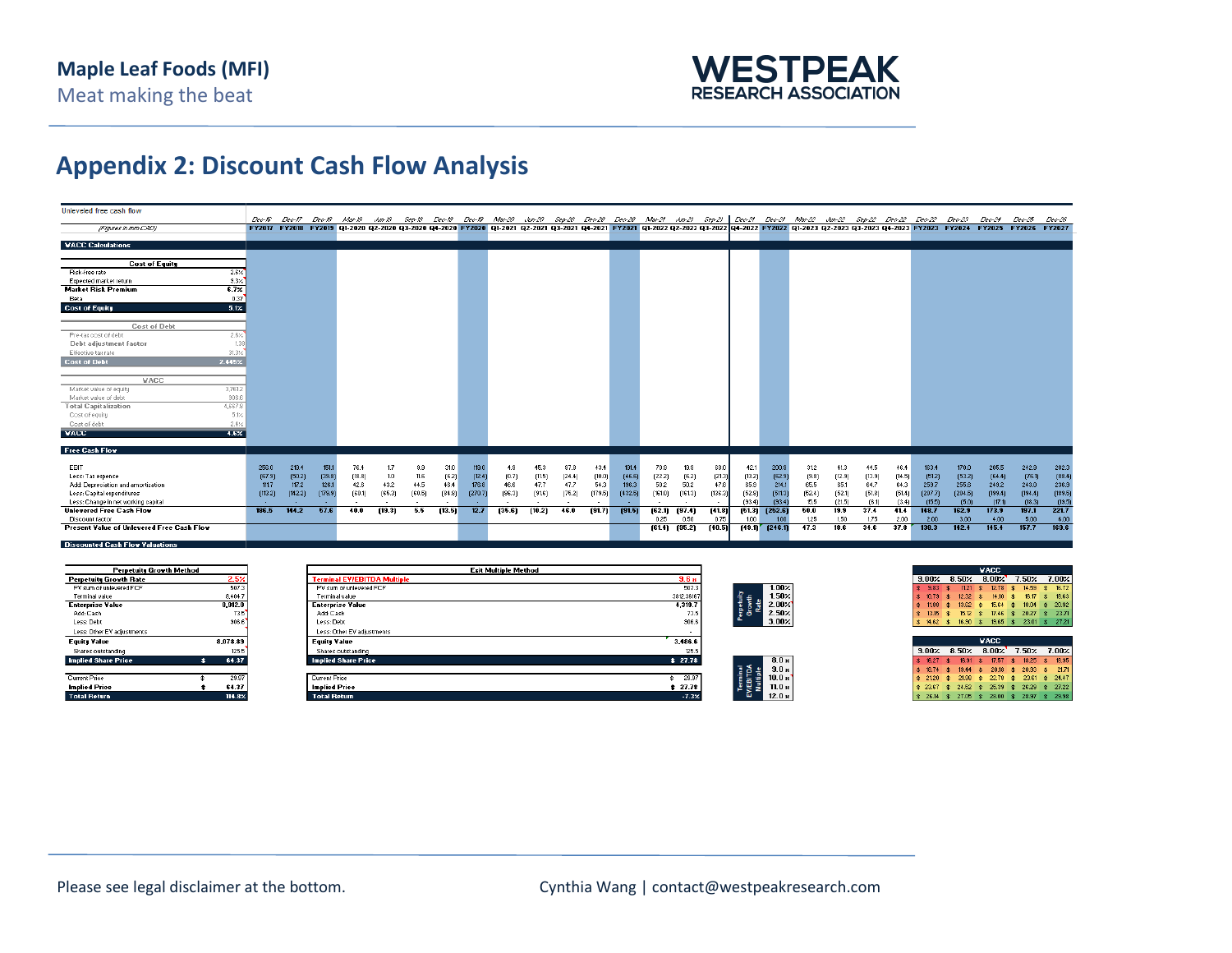

## **Appendix 3: Comparable Company Analysis**

| (Figures in mm CAD)                 |           |        |        |                                |                     |       |             |                          |                             |               |               |               |                     | <b>EV/EBITDA Multiple</b> |                                 |                |                                   |                  |                  | <b>PIE Multiple</b>      |           |
|-------------------------------------|-----------|--------|--------|--------------------------------|---------------------|-------|-------------|--------------------------|-----------------------------|---------------|---------------|---------------|---------------------|---------------------------|---------------------------------|----------------|-----------------------------------|------------------|------------------|--------------------------|-----------|
|                                     |           |        |        | <b>Shares</b>                  |                     |       |             |                          | <b>Adjustmen Enterprise</b> | 2021A         | 2022E         | 2023E         | 2021A               | 2022E                     | 2023E                           | <b>Diluted</b> | <b>Diluted</b>                    | <b>Diluted</b>   |                  |                          |           |
| Company                             |           | Ticker |        | <b>Share Price Outstanding</b> | <b>Equity Value</b> | Cash  | <b>Debt</b> | ts                       | Value                       | <b>EBITDA</b> | <b>EBITDA</b> | <b>EBITDA</b> | EV/EBITDA EV/EBITDA |                           | <b>EV/EBITDA</b>                | <b>EPS</b>     | <b>EPS</b>                        | <b>EPS</b>       | <b>2021A PIE</b> | <b>2022E PIE</b>         | 2023E P/E |
| Pilgrim's Pride Corp: (NASDAQ: PPC) |           |        | 29.86  | 243.9                          | 7,282.9             | 534.5 | 4,464.4     |                          | 11,212.8                    | 1,588.1       | 1,770.1       | 1,846.9       | 7.1 <sub>8</sub>    | 6.3 <sub>8</sub>          | 6.1 <sub>8</sub>                | 0.2            | 3.32                              | 3.61<br>- 33     | 186.6 x          | 9.0 <sub>8</sub>         | 8.3 x     |
| Sanderson Farms Inc (NASDAQ:SAFM)   |           | 225.66 | 22.3   | 5,032.2                        | 857.2               | 30.2  |             | 4,205.2                  | 1,016.7                     | 1,266.0       | 717.9         | 4.1x          | 3.3 <sub>8</sub>    | 5.9 <sub>8</sub>          | 25.5                            | 37.18          | 24.59<br>\$.                      | 8.9 <sub>8</sub> | 6.1 <sub>8</sub> | 9.2 x                    |           |
| Premium Brands Ho (TSX: PBH)        |           |        | 105.66 | 44.8                           | 4,733.6             | 16.5  | 1,936.2     |                          | 6,653.3                     | 337.4         | 517.9         | 594.7         | 19.7 <sub>8</sub>   | 12.8 <sub>8</sub>         | 11.2 <sub>8</sub>               | 3.0            | 5.39                              | 6.55             | 34.8 x           | 19.6 <sub>8</sub>        | 16.1 x    |
| Saputo Inc.                         | (TSX:SAP) |        | 29.31  | 415.7                          | 12,184.2            | 163.0 | 4,248.0     |                          | 16,269.2                    | 1,094.3       | 1,201.7       | 1,485.5       | 14.9 x              | 13.5 x                    | 11.0 x                          | 0.8            | $1.17$ \$                         | 1.59             | 35.7 x           | 25.1 x                   | 18.4 x    |
|                                     |           |        |        |                                |                     |       |             |                          |                             |               |               |               |                     |                           |                                 |                |                                   |                  |                  |                          |           |
| Maple Leaf Food (TSX: MFI)          |           |        | 29.97  | 125.5                          | 3,761.2             | 73.5  | 3.308       | $\overline{\phantom{a}}$ | 4,594.4                     | 321.2         | 518.2         | 659.9         | 14.3x               | 8.9 x                     | 7.0 x                           |                | $0.8$ $\sharp$ 1.48 $\sharp$ 2.21 |                  | 36.5x            | $20.3*$                  | 13.6x     |
|                                     |           |        |        |                                |                     |       |             |                          |                             |               |               |               |                     |                           |                                 |                |                                   |                  |                  |                          |           |
| <b>Median</b>                       |           |        |        |                                |                     |       |             |                          |                             |               |               |               |                     | 9.6 x                     | 8.5 <sub>z</sub>                |                |                                   |                  |                  | $14.3 -$                 | 12.7x     |
| <b>Mean</b>                         |           |        |        |                                |                     |       |             |                          |                             |               |               |               |                     | 9.0 x                     | 8.5 <sub>z</sub>                |                |                                   |                  |                  | 14.9 x                   | 13.0x     |
|                                     |           |        |        |                                |                     |       |             |                          |                             |               |               |               |                     |                           |                                 |                |                                   |                  |                  |                          |           |
| High                                |           |        |        |                                |                     |       |             |                          |                             |               |               |               |                     | 13.5x                     | 11.2x                           |                |                                   |                  |                  | $25.1 -$                 | 18.4 x    |
| Low                                 |           |        |        |                                |                     |       |             |                          |                             |               |               |               |                     | 3.3 x                     | 5.9 x                           |                |                                   |                  |                  | 6.1 <sub>8</sub>         | 8.3 x     |
|                                     |           |        |        |                                |                     |       |             |                          |                             |               |               |               |                     |                           |                                 |                |                                   |                  |                  |                          |           |
|                                     |           |        |        |                                |                     |       |             |                          |                             |               |               |               |                     |                           |                                 |                |                                   |                  |                  |                          |           |
|                                     |           |        |        |                                |                     |       |             |                          |                             |               |               |               |                     |                           | <b>EV/EBITDA Impliled Price</b> |                |                                   |                  |                  | <b>PIE Implied Price</b> |           |
| Median                              |           |        |        |                                |                     |       |             |                          |                             |               |               |               |                     | $32.96$ \$                | 38.12                           |                |                                   |                  |                  | $21.16$ \$               | 27.97     |
| Mean                                |           |        |        |                                |                     |       |             |                          |                             |               |               |               |                     | 30.57                     | 38.15<br>$\cdot$                |                |                                   |                  |                  | $22.10 \div$             | 28.74     |
| High                                |           |        |        |                                |                     |       |             |                          |                             |               |               |               |                     | 49.26 \$                  | 52.19                           |                |                                   |                  |                  | 37.08 \$                 | 40.74     |
| Low                                 |           |        |        |                                |                     |       |             |                          |                             |               |               |               |                     | $7.08$ \$                 | 24.16                           |                |                                   |                  |                  | $8.98$ $$$               | 18.28     |
|                                     |           |        |        |                                |                     |       |             |                          |                             |               |               |               |                     |                           |                                 |                |                                   |                  |                  |                          |           |